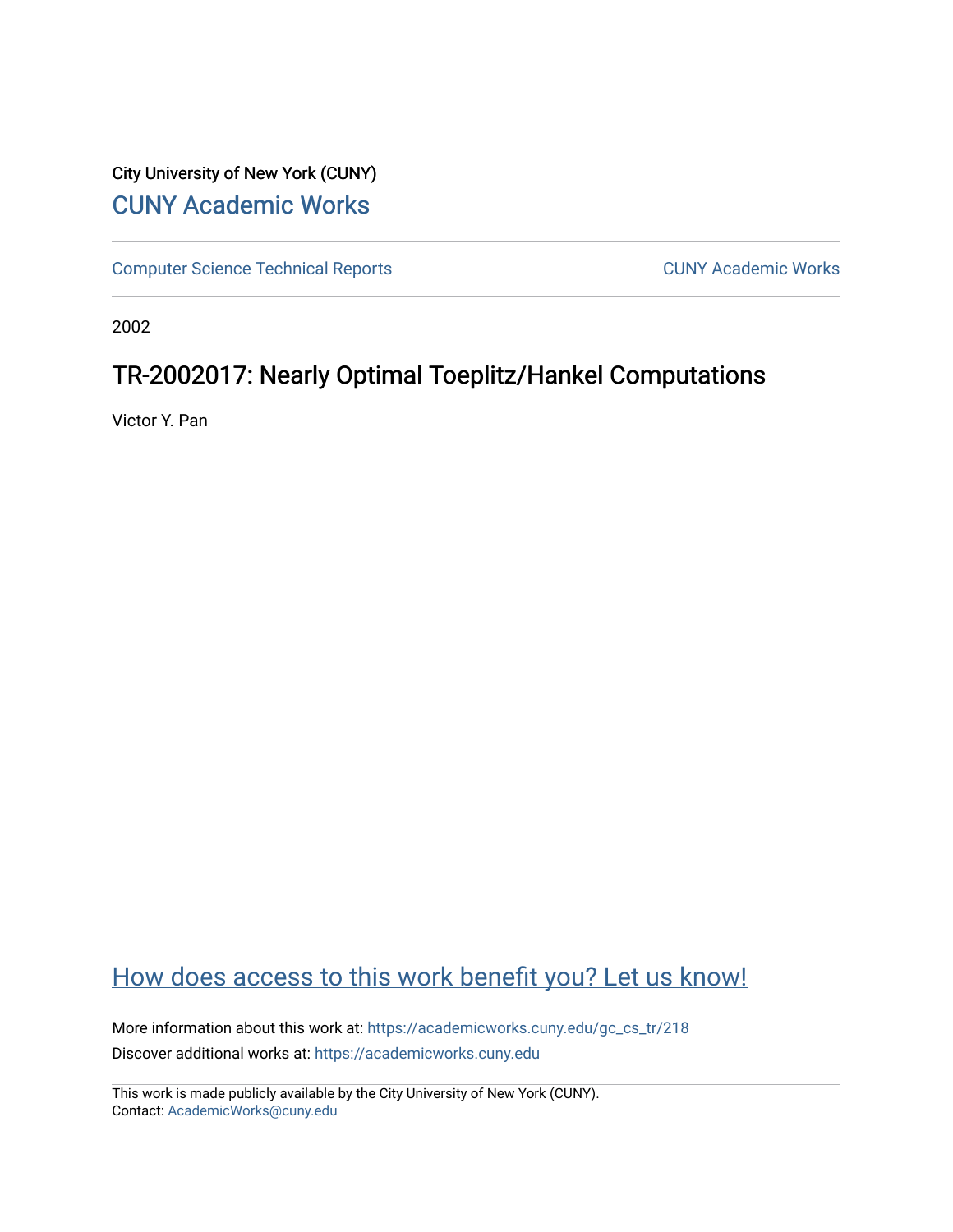# **Nearly Optimal Toeplitz/Hankel** Computations<sup>\*</sup>

VICTOR Y. PAN

Department of Mathematics and Computer Science Lehman College of CUNY, Bronx, NY 10468, USA  $vpan@lehman.cuny.edu$ 

#### Abstract

The classical and intensively studied problem of solving a Toeplitz/Hankel linear system of equations is omnipresent in computations in sciences, engineering and signal processing. We study this subject as a computer algebra problem assuming a nonsingular integer input and rely on Hensel's p-adic lifting to improve the current fastest divide-and-conquer algorithm by Morf 1974/1980 and Bitmead and Anderson 1980. With randomization, lifting enables solution of a nonsingular Toeplitz/Hankel linear system of *n* equations by using  $O(m(n)n\mu(\log n))$  bit operations (versus the information lower bound of  $n^2 \log n$ , where  $m(n)$  and  $\mu(d)$  bound the arithmetic and Boolean cost of multiplying polynomials of degree  $n$  and integers modulo  $2^d + 1$ , respectively, and the input coefficients are integers in  $n^{O(1)}$ . Furthermore, we extend our algorithms and cost bound to q-adic lifting for a fixed integer q, in particular  $q = 2<sup>g</sup>$  allowing computations in binary form. This enhances practical value of our study. In Pan 2002 (Pa) the algorithms and the bit cost estimates are extended to solving nonsingular and consistent singular Toeplitz/Hankel-like linear systems and computing the rank and a vector from or a basis for the null space of a Toeplitz/Hankel-like matrix as well as the resultant, gcd and lcm of two polynomials of bounded degrees, a fixed entry of a Padé approximation table, and the Berlekamp-Massey linear recurrence coefficients provided that the input values are some bounded integers. To yield this extension, Hensel's lifting is combined with the Morf-Bitmead-Anderson's divideand-conquer algorithm, where again we allow computations both modulo a random prime and a fixed prime power, in particular a power of 2.

2000 Math. Subject Classification: 68W30, 68W20, 65F05, 68Q25

\*Supported by NSF Grant CCR 9732206 and PSC CUNY Awards 66383-0032 and 64406-0033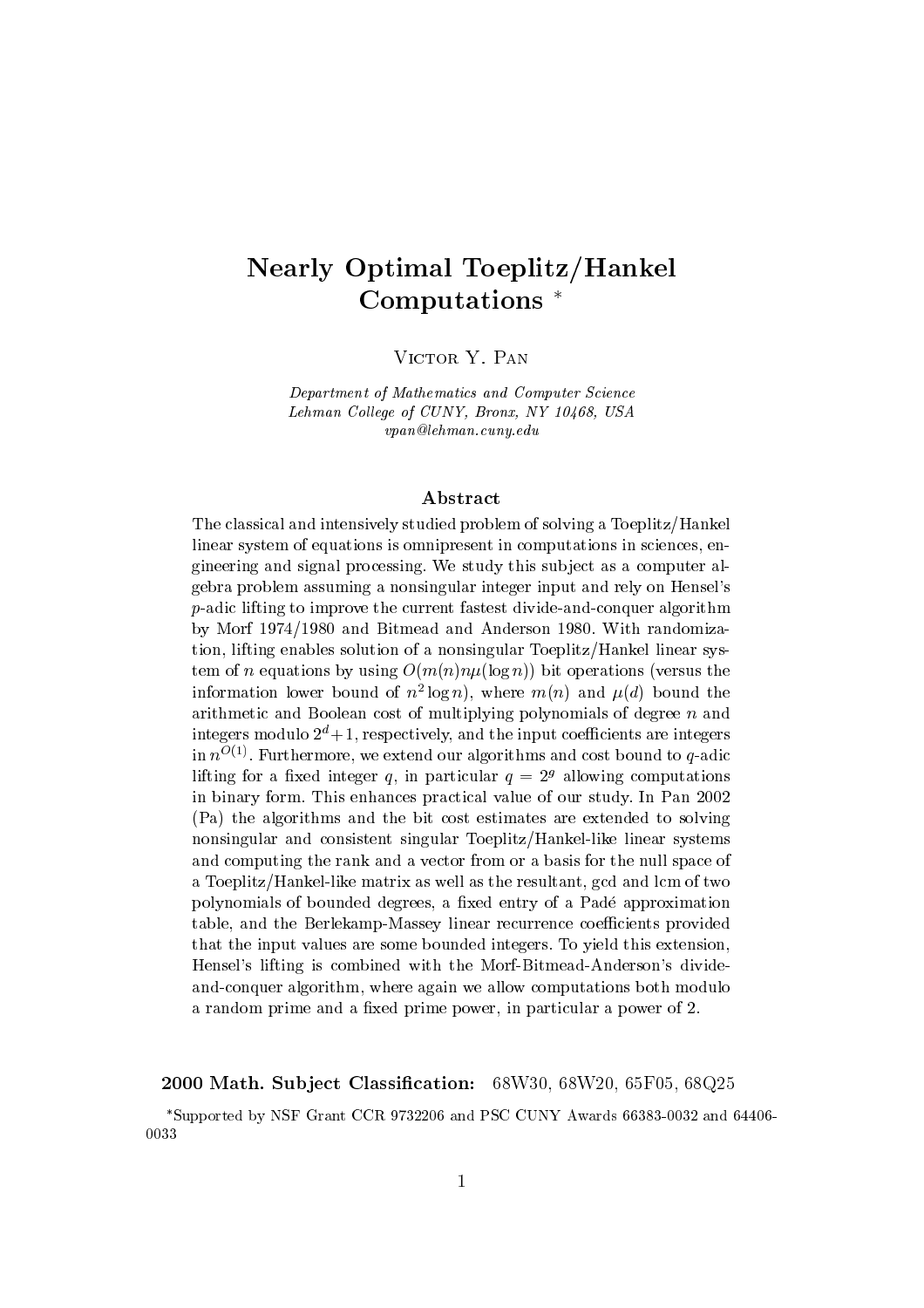Key Words: Toeplitz matrices, Hankel matrices, solving linear systems, Hensel's lifting, computations in rings.

**Acknowledgement:** I thank Mark Giesbrecht and Arne Storjohann for (p) reprints of their papers and helpful comments.

## 0. Introduction

## 0.1. Toeplitz/Hankel computations

Toeplitz and Hankel and, more generally, Toeplitz/Hankel-like matrices (with the structure of Toeplitz/Hankel types) are omnipresent in computations in sciences, engineering, and signal processing. Solution of Toeplitz/Hankel-like linear systems of equations is required in the shift register synthesis and linear recurrence computation, inverse scattering, adaptive filtering, modelling of stationary and nonstationary processes, numerical computations for Markov chains, solution of PDE's and integral equations, polynomial rootfinding and many other fundamental problems in computer algebra such as computing resultants, Padé approximation, polynomial gcds and lcms (see more items and further bibliography in Kailath and Sayed (eds.) 1999 (KS99), Pan 2000 (P00, Section 1.1) and Pan 2001 (P01)). The displacement transformation approach of Pan 1990 (P90) enables reduction of computations with matrices having structures of Cauchy, Vandermonde and other types to the Toeplitz/Hankel-like case. Moreover (see Brent et al.  $(BGY80)$ ,  $(P01)$ , the solution of a Toeplitz/Hankel linear system is equivalent to the computation of polynomial gcd/lcm as well as a fixed entry of Padé table and is closely related to computing the resultant of a univariate polynomial; these are even older problems, central and most intensively studied in computer algebra (see von zur Gather and Gerhard 1999 (GG99)). Berlekamp-Massey's problem of recovering the coefficients of a linear recurrence is another celebrated and intensively studied equivalent formulation of the same problem.

Exploiting matrix structure enables a dramatic decrease of the solution cost, from the order of  $n<sup>3</sup>$  flops in Gaussian elimination for a nonsingular Toeplitz/Hankel system of *n* equations  $Mx = b$  to  $O(n^2)$  in the two "fast algorithms", by Levinson 1947 and Durbin 1959 and by Trench 1964, and further to  $O(n \log^2 n)$  in the two "superfast algorithms" by Brent et al. 1980 (BGY80) and by Morf 1974/1980 (M74), (M80) and Bitmead/Anderson 1980 (BA80). Hereafter we refer to the latter algorithms as the BGY and MBA algorithms, respectively. More precisely, these algorithms use  $O(m(n) \log n)$  flops where  $m(n)$ denotes the arithmetic cost of multiplying two polynomials of degree  $n-1$ .  $m(n) \geq 2n - 1$  (an information lower bound),

$$
m(n) \le c_{class} n^2, \quad m(n) \le c_k n^{\log 3}, \quad m(n) \le (c_{ck} n \log n) \log \log n, \tag{0.1}
$$

 $c_{class}, c_k$  and  $c_{ck}$  are three constants,  $0 \leq c_{class} \leq c_k \leq c_{ck}$ , and the above bounds are supported by the classical, Karatsuba's, and Cantor and Kaltofen's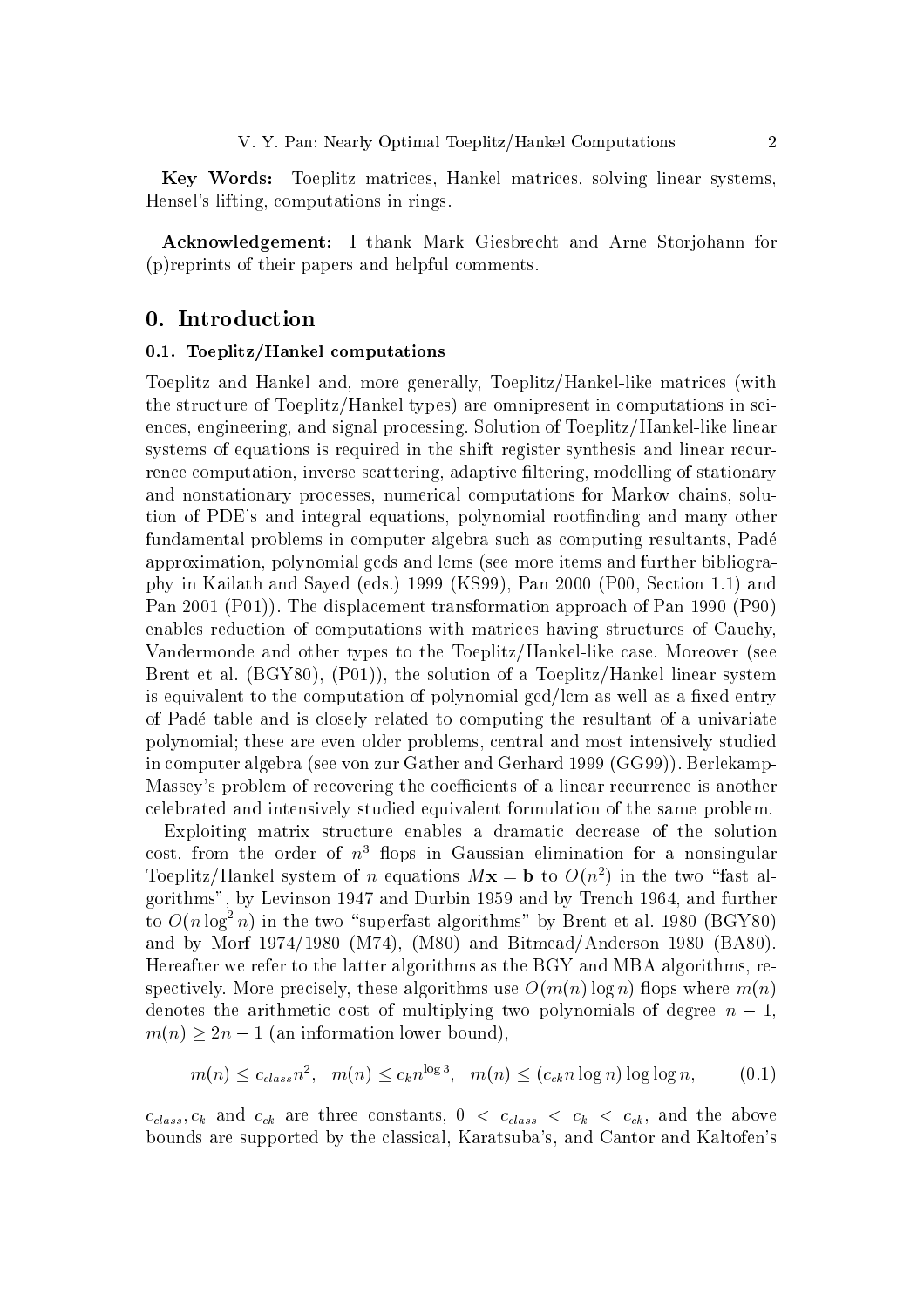algorithms (see Bernstein, to appear (Ba)). Here and hereafter log stands for  $log<sub>2</sub>$  unless specified otherwise.

The BGY algorithm applies to Toeplitz/Hankel linear systems, whereas the MBA algorithm covers also the solution of the more general class of Toeplitz/Hankel-like linear systems (KS99), (P01), and involves their solution as a part of the algorithm even where it applies to Toeplitz/Hankel systems.

#### 0.2. The bit complexity model, CRA and rational number reconstruction

Our goal is to optimize the Toeplitz/Hankel and Toeplitz/Hankel-like computations under the more realistic bit complexity model. Under this model, to each arithmetic operation performed over integers modulo q, that is, with  $d$ -bit precision, for  $d = \lceil \log_2 q \rceil$ , one assigns the cost of  $\mu(d)$  bit operations, where  $\mu(d) \geq 2d - 2$  (an information lower bound),

$$
\mu(d) \le C_{class}d^2, \quad \mu(d) \le C_k d^{\log 3}, \quad \mu(d) \le (C_{ss}d \log d) \log \log d,\tag{0.2}
$$

 $\log 3 = 1.58496...,$   $C_{class}, C_k$  and  $C_{ss}$  are three constants,  $0 < C_{class} < C_k < C_{ss}$ , and the above bounds are supported by the classical algorithm and those of Karutsuba 1963 and Schönhage and Strassen 1971 (see (Ba)).

The most popular algebraic way of controlling the precision length is by applying the CRA (*Chinese remainder algorithm*). The input is integral (or made integral by scaling), and the computations are performed modulo distinct random primes  $p_1, \ldots, p_s$  such that a nonsingular matrix M is very likely to remain nonsingular modulo  $p_1, \ldots, p_s$ . From the integers  $(\nu/\delta)$  mod  $p_i$ ,  $i = 1, \ldots, s$ , the output values  $\nu/\delta$ ,  $\delta \geq 1$ , are recovered uniquely, at first modulo  $p = p_1 \cdots p_s$ by using the CRA, and then in rational form based on the *rational number reconstruction* algorithms (see (GG99), Pan and Wang 2002 (PW02) and (WPa)). To ensure uniqueness, sufficiently many primes are chosen so that the product  $p = p_1 \cdots p_s$  exceeds  $2\delta |\nu|$  for every rational output value  $\eta/\delta$ . The stage of rational number reconstruction is generally considered quite hard, but it is simple for the MBA algorithm, which computes det M as by-product. (det M) $\bf{x}$  is an integer vector, and its reconstruction from  $(\det M)\mathbf{x} \mod p$  is cost-free.

To simplify our bit cost estimates, we assume in the introduction that all input values are integers in  $n^{O(1)}$ , and in the paper after stating our detailed estimates in the general form, we usually restate them in a simplified form (under similar simplifying assumptions).

#### 0.3. Hensel's lifting versus the MBA algorithm

Applying the MBA algorithm (with the CRA) we have to avoid divisions by 0, which occur if some leading principal (northwestern) submatrices of the input matrix M are singular. The known recipes Kaltofen and Saunders 1991  $(KS91)$ , (P01) work for general matrices M and random primes supporting the CRA, and we have to extend these recipes in two ways: for computations with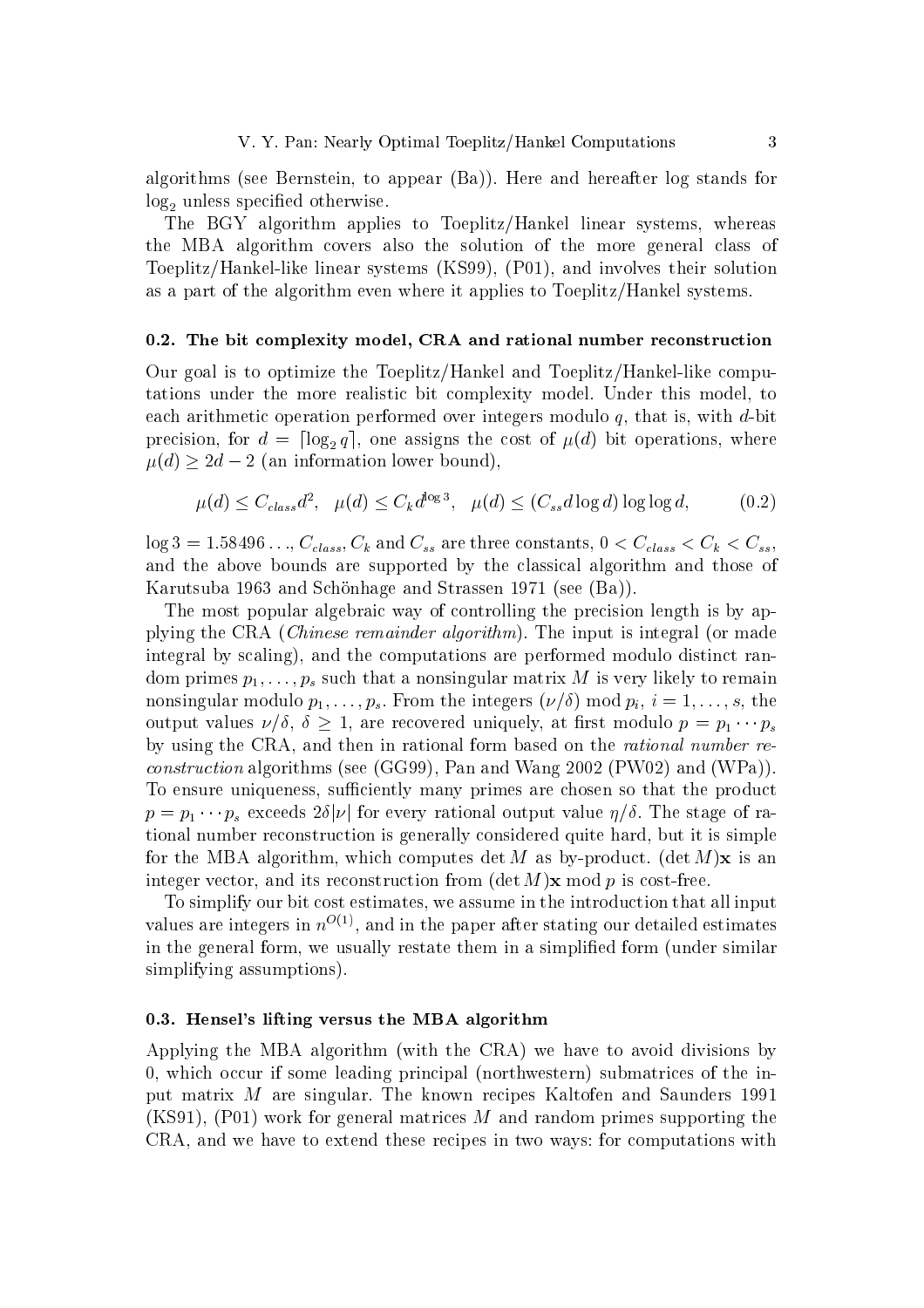structured matrices represented by their displacement generators and for computations modulo a fixed integer q. The choice of a fixed integer  $q$  (rather than a random prime) is practically preferred, particularly with  $q = 2<sup>g</sup>$ , which means binary computations. We address these issues in the companion paper Pan 2002 (Pa), but next we shift to a distinct approach where the problems become simpler, that is, we rely on Hensel's lifting in Moenck and Carter 1979 (MC79) and Dixon 1982 (D82). This implies several advantages: only a single random prime in  $n^{O(1)}$  and a pair of  $n \times n$  matrices (instead of many primes and auxiliary matrices of various sizes) are sufficient throughout the computations, the singularity problem is restricted to a single input matrix, and the bit operation cost bound decreases by the factor of  $\log n$  to yield the bound of

$$
B = O(nm(n)\mu(\log n))\tag{0.3}
$$

(see (6.11) in Section 6) to be compared with  $n^2 \log n$  bits, generally required already to represent the *n* output values, each with up to  $n \log n$  bits.

To support this upper bound and the transition to the ring  $\mathbb{Z}_q$  of integers modulo a fixed integer  $q$ , however, various issues must be addressed such as the initialization of lifting, singularity of the input matrix in  $\mathbb{Z}_q$ , and the recovery of the rational output from its computed  $p$ -adic expansion. For the latter problem, we use the known recipes, due to Pan 1988 (P88), Cooperman et al. 1999 (CFG99), and Mulders and Storjohann, to appear (MSa), but addressing the two former issues leads us to comprehensive study, which combines various old and new techniques. The latter ones, of independent interests, include extension of Hensel's lifting to  $\mathbb{Z}_q$  where det M is not coprime with q, the variable diagonal and the modular continuation techniques for the initialization of lifting, and a small rank random additive Toeplitz perturbation for avoiding singularities in  $\mathbb{Z}_q$ . We also supply some probabilistic estimates for degeneracy, including a shorter proof of a main result in Kaltofen and Lobo 1996 (KL96).

Our cost estimates for the solution of an integer Toeplitz linear system  $Mx = b$ with computations modulo  $p^{g+k}$  for a fixed prime p (e.g.,  $p = 2$ ) depend on positive integers k and  $q+k$ , which for practical computations we should choose as small as possible provided that  $M/p^g$  has the inverse modulo  $p^{g+k}$ . Statistically (see (Wa)), the value  $q + k$  tends to be not large for a random M, and then the nearly optimal randomized bit cost bound in  $(0.3)$  can be extended. In the unlikely case where a large  $q+k$  is required to avoid degeneracy  $(q+k)$  is always in  $O(\log_n |\det M|)$ , the bit cost bound grows roughly proportionally to  $\mu(g+k)/k$ , but at most to the level of

$$
B = O(m(n)\mu(n\log n))\tag{0.4}
$$

(see  $(6.10)$ ) in Section 6), and we yield this bound performing all computations modulo a power of a fixed prime p, e.g.,  $p = 2$ , except of course, for the final recovery stage. Note that the information lower bound of  $n^2 \log n$  bits (required to represent the output) lies within the factor of  $m(n)\mu(n)/n^2$  from B. This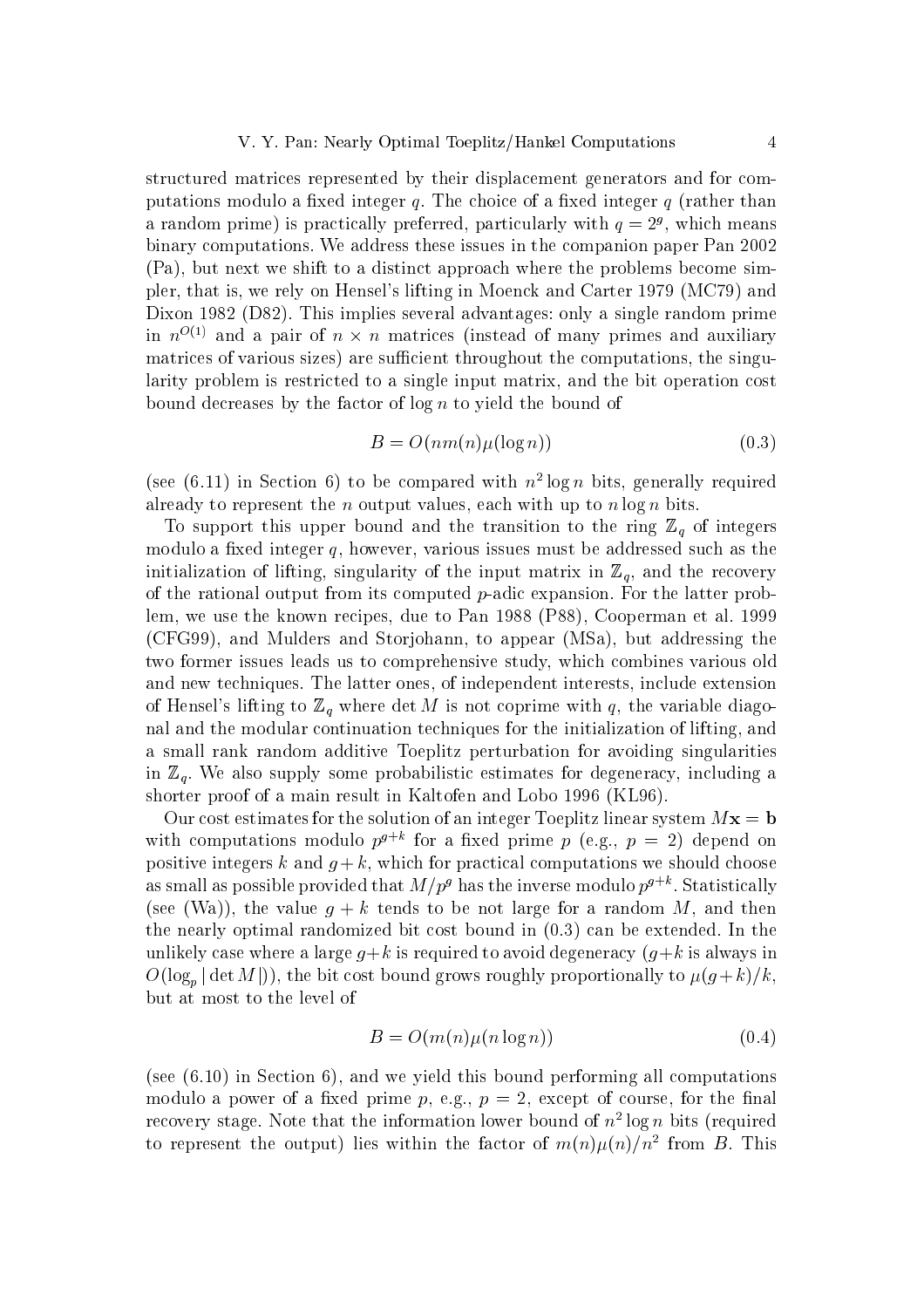factor is quite small if  $m(n)$  and  $\mu(n)$  are nearly linear (see (0.1), (0.2)). For large *n* the estimate  $(0.4)$  is only interesting if we perform multiplication of integers and polynomials in nearly linear time (see  $(0.1)$ ,  $(0.2)$ ). This can be a problem in practice, and then keeping  $k$  small and imposing a reasonably small upper bound  $g_{+}$  on g is the best strategy. It is expected that g rarely exceeds  $g_{+}$ , but if this occurs, the computations can be repeated with a distinct (fixed or random) prime  $p$ .

Taking into account the significance of the problems, long and intensively attacked by a huge army of researchers, it is surprising to achieve progress by rather elementary and simple means. So we seek credit first of all for finding a surprisingly simple path to progress in two important areas (of Toeplitz/Hankel solving and lifting modulo a nonprime base  $q$ ). We also note that this work substantially advances our paper (PW02) in the ISSAC'02 proceedings; the overlap is essentially confined to the first four sections of the present paper, whereas its technically and conceptually more innovative part of the extension to the rings  $\mathbb{Z}_{p^g}$  and the initialization of lifting was not in (PW02) yet.

#### 0.4. Some extensions

Hensel's lifting can be rather easily extended to a Toeplitz/Hankel-like nonsingular input. Hybrid algorithms combining lifting with the MBA algorithm handle singular input as well. In this case we process many auxiliary matrices but other advantages of lifting versus the MBA algorithm are preserved; in particular the MBA stage is only used modulo a single moderately large integer (to initialize lifting), so its bit cost is dominated at the lifting stage. Many technical details of this approach are elaborated upon in (Pa), in particular, solving the singularity problems in  $\mathbb{Z}_q$  (via recursive scaling) and compression of displacement generators in  $\mathbb{Z}_q$ . The hybrid algorithm is immediately extended to computing the matrix rank and a vector from or a basis for the null space of a Toeplitz/Hankellike matrix and whence to computing the gcd, lcm, and resultant of univariate polynomials, their Padé approximations, and the solution of Berlekamp-Massey's problem.

The algorithms and computational cost estimates can be extended easily to other classes of input matrix  $M$ . The computational cost is proportional to the arithmetic cost of multiplication of M and  $M^{-1}$  by a vector, which is also small for several other classes of structured matrices, e.g., of Vandermonde and Cauchy-Pick types. The latter matrices of Cauchy-Pick type have rational entries, and to avoid possible degeneration in the reduction modulo a fixed prime power, it is probably most promising to examine the cited approach of the displacement transformation to the Toeplitz/Hankel-like case (P90), (P01) followed by rounding and scaling.

To apply the algorithms in this paper and (Pa) to general matrix, we only need to remove the block of compression of the matrices using their displacement generators. This simplifies the study substantially but increases the bit cost by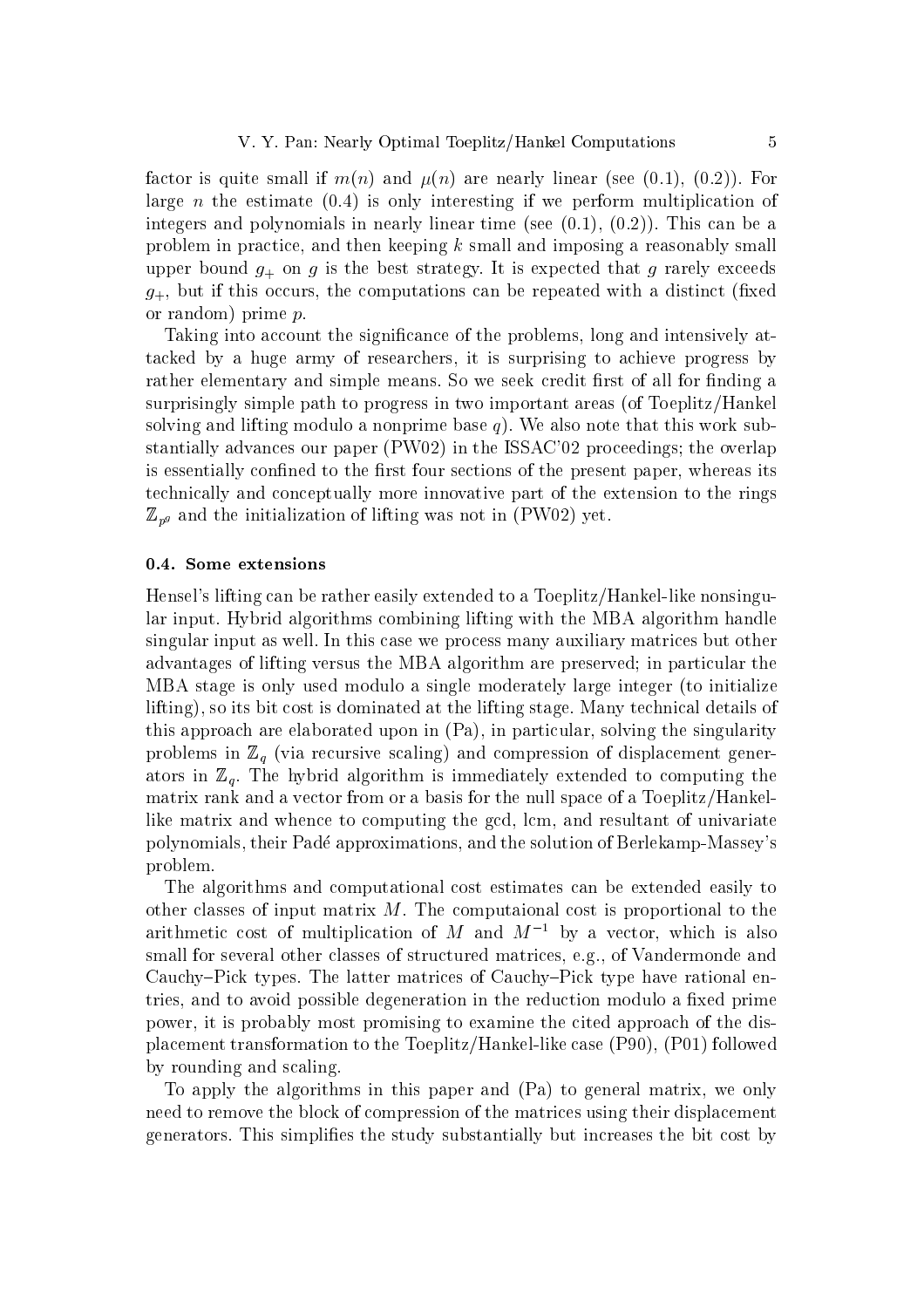the factor of  $n^2/\log^2 n$  (or, theoretically, a little less in the asymptotics based on fast matrix multiplication).

Hensel's lifting can be replaced by Newton's; furthermore, our accelerated generalized version of Hensel's lifting yields the same effect (see our Remark in Section 5), that is, we proceed with by the factor of  $n/\log n$  fewer lifting steps but a higher precision of computing, in particular the precision increases by the same factor at the final lifting step. Overall, this may be an advantage for parallel acceleration  $(100)$  but no advantage for sequential computation, except may be in the variant of the high order Newton's lifting proposed by Storjohann in 2002 (S02), the latter distinct approach so far was unrelated to ours (see our Remark at the end of Section 6).

Theoretical support of our statistical data in (Wa) is an interesting technical challenge, but even more important directions for further study are the experimental tests and implementation of our algorithms in the rings  $\mathbb{Z}_q$  for  $q = p^g$  and a fixed p, particularly for  $p = 2$  (including their extensions to gcd, lcm, etc.).

Let us also briefly comment on possibility of further asymptotic acceleration. The factor of  $m(n)$  in our estimates comes from our basic operation of Toeplitz/Hankel matrix-by-vector multiplication or equivalently polynomial multiplication. It is highly unlikely that any efficient algebraic computation scheme for our tasks could dispense with this operation. (Try to imagine such a scheme. e.g., for polynomial gcd.) This informal argument suggests that improvement of our bounds by the factor  $m(n)/n$  is unlikely. On the other hand, our basic operation can be viewed as multiplication of polynomials with bounded integer coefficients, so the binary segmentation technique of Fischer and Paterson 1974  $(FP74)$  (cf. (BP94, Section 3.9)) could yield theoretical acceleration by the factor of  $(\log \log n) \log \log n$ . The resulting cost bound of  $O(n\mu(n \log n))$ , however, does not seem to be attractive unless n is huge because the overhead constant  $C_{ss}$  is large, whereas with  $C_{class}$  and  $C_k$  in (0.1) the overall bit cost bounds become  $N^{\alpha}$ for  $\alpha > 2.5$ .

## 0.5. Organization of our paper

We organize our paper as follows. We state definitions and preliminary results in the next two sections. We recall and then modify Hensel's lifting algorithm for a linear system of equations in Sections 3–5. In Section 6 we estimate the probability that the modified lifting does not degenerate for a random integer input. In Section 7, we apply the variable diagonal and modular continuation techniques to initialize lifting. In Section 8, we apply random additive Toeplitz perturbation (cf. Villard 2000 (V00) and Eberly et al. 2000 (EGV00)) to avoid degeneration. In Appendix A, we briefly comment on an extension to computing the determinant and the leading Smith factor of a Toeplitz matrix. In (Wa) we present the results of our experimental estimates of how frequently a random integer Toeplitz matrix is a) singular and b) strongly nonsingular in  $\mathbb{Z}_{29}$ , that is, modulo  $2<sup>g</sup>$ . These estimates motivate our extension to  $\mathbb{Z}_{2<sup>g</sup>}$  of a) Hensel's lifting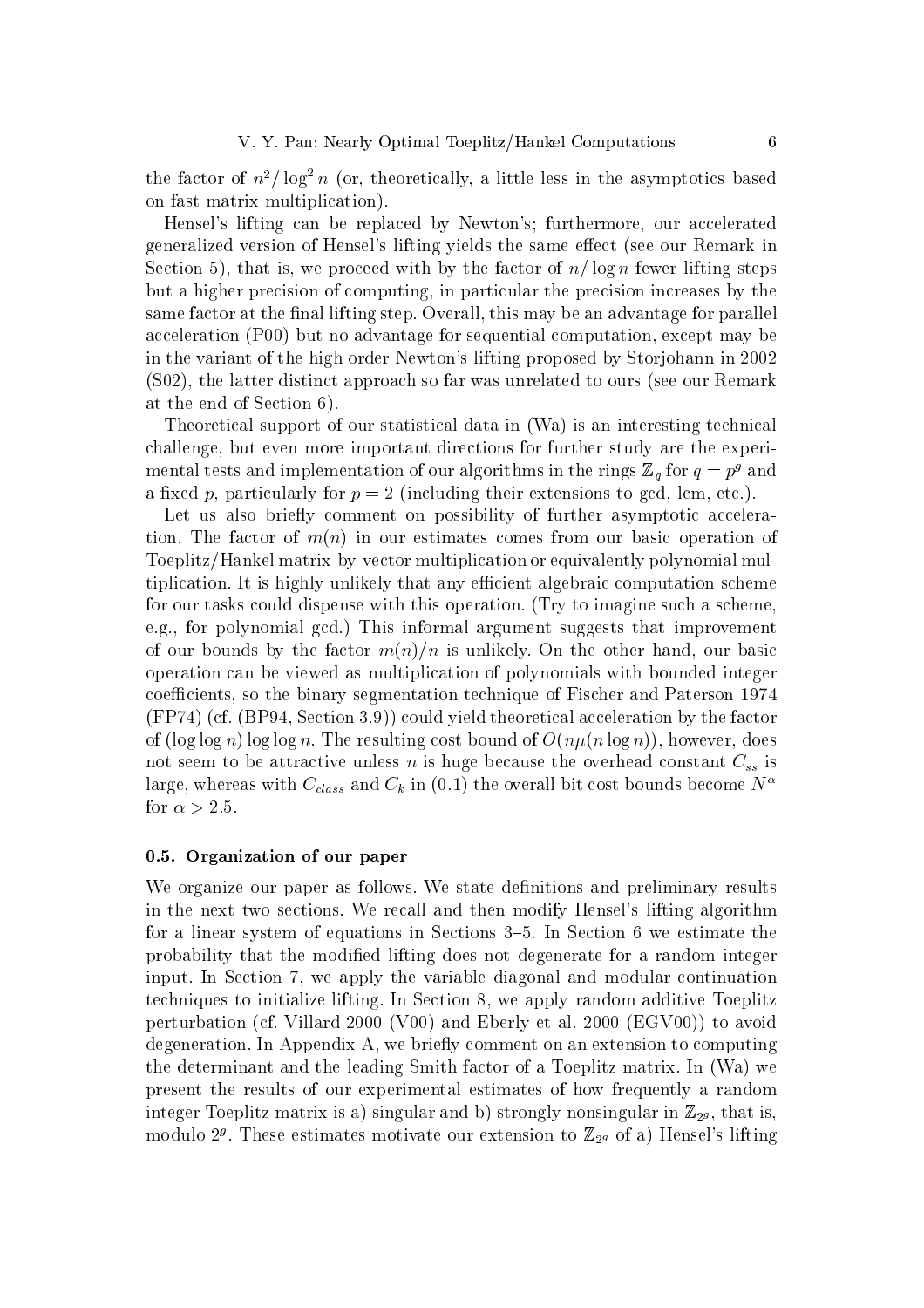in this paper and b) the hybrid of lifting with the MBA algorithm in (Pa). (Wa) is due to the second author, all other parts of the paper to the first author.

**Acknowledgements.** Our thanks go to Mark Giesbrecht and Arne Storjohann for (p) reprints of their papers and helpful comments and to Richard Isaac for suggesting format for statistical tests.

## 1. Definitions and Basic Facts: Rational Number Reconstruction

*Definition:*  $\mathbb Z$  is the ring of integers,  $\mathbb Z_q$  is the ring of integers modulo q,  $\mathbb Q$ is the field of rational numbers. For  $z, q \in \mathbb{Z}$ ,  $q > 1$ , we define z mod q as a unique integer  $z_q$  such that q divides  $z - z_q$  and  $-q/2 \le z_q < q/2$ . (Clearly,  $z = z_q$  if  $-|z|/2 \leq z_q < |z|/2$ .)  $\nu(y)$  denotes the numerator, and  $\delta(y)$  denotes the denominator in the ratio  $y = \nu(y)/\delta(y)$  of two coprimes  $\nu(y)$  and  $\delta(y)$ .

Hereafter, we call by the *modular rational roundoff* the recovery of a rational number  $x/y$  from three integers k, q and  $r = (x/y) \mod q$ , provided q and y are coprime, x and y are coprime,  $1 \leq k \leq q$ ,  $|x| < k$  and  $0 < y \leq q/k$ .  $\rho(q)$  denotes the bit-operation cost of this recovery. Clearly we may write  $x = r, y = 1$  if  $k > |r|$ . The pair x, y is unique under the additional assumption that  $2|x| < k$ (GG99). In this paper we recover the rational coordinates  $x/y$  of the solution to a linear system of equations, where two coprimes  $|x|$  and y are bounded from above based on Fact 2.1 in the next section. We choose q and k such that  $2|x| < k$ , so the solution is unique.

Likewise, we call by the *numerical rational roundoff*, the recovery of a unique rational number  $x/y$  from its approximation  $\nu/\delta$  and a positive integer k, provided that  $1 \leq y \leq k$ ,  $|x| < y$ ,  $|x|$  and y are coprime and  $|x/y - \nu/\delta| < 1/(2k^2)$ for fixed integers  $\nu, \delta$  and k, where  $1 \leq |\nu| < \delta$ .  $\bar{\rho}(\delta)$  denotes the bit-operation cost of the recovery.

Both of the recovery problems can be solved by applying the *extended Euclidean algorithm* (hereafter referred to as the EEA) to the input pair  $r_0, r_1$ being q, r or  $\delta$ , v, respectively,  $|r_1| < |r_0|$ , and stopping for the smallest positive i such that  $r_i < k$  in the remainder sequence  $r_0, r_1, r_2, \ldots$  The remainder sequence can be complemented by two dual sequences of *convergents*, denoted  $s_0, s_1, s_2, \ldots$ and  $t_0, t_1, t_2, \ldots$  in (GG99) (cf. also Schrijver 1986 (S86) and Zippel 1993 (Z93)); for both problems of modular and numerical rational roundoff, the desired rational solution can be easily obtained from the two triples  $r_{i-1}, s_{i-1}, t_{i-1}$  and  $r_i, s_i, t_i$ , each made up of a remainder and two convergents (here again we use the notation in  $(GG99)$ ).

Hereafter,  $\sigma(r_0)$  denotes the bit operation cost of computing the above triples for given values of  $r_0, r_1$  and k. We have (GG99), (S86), (Z93):

$$
\rho(q) \le \sigma(q) + O(q), \quad \bar{\rho}(\delta) \le \sigma(\delta), \tag{1.1}
$$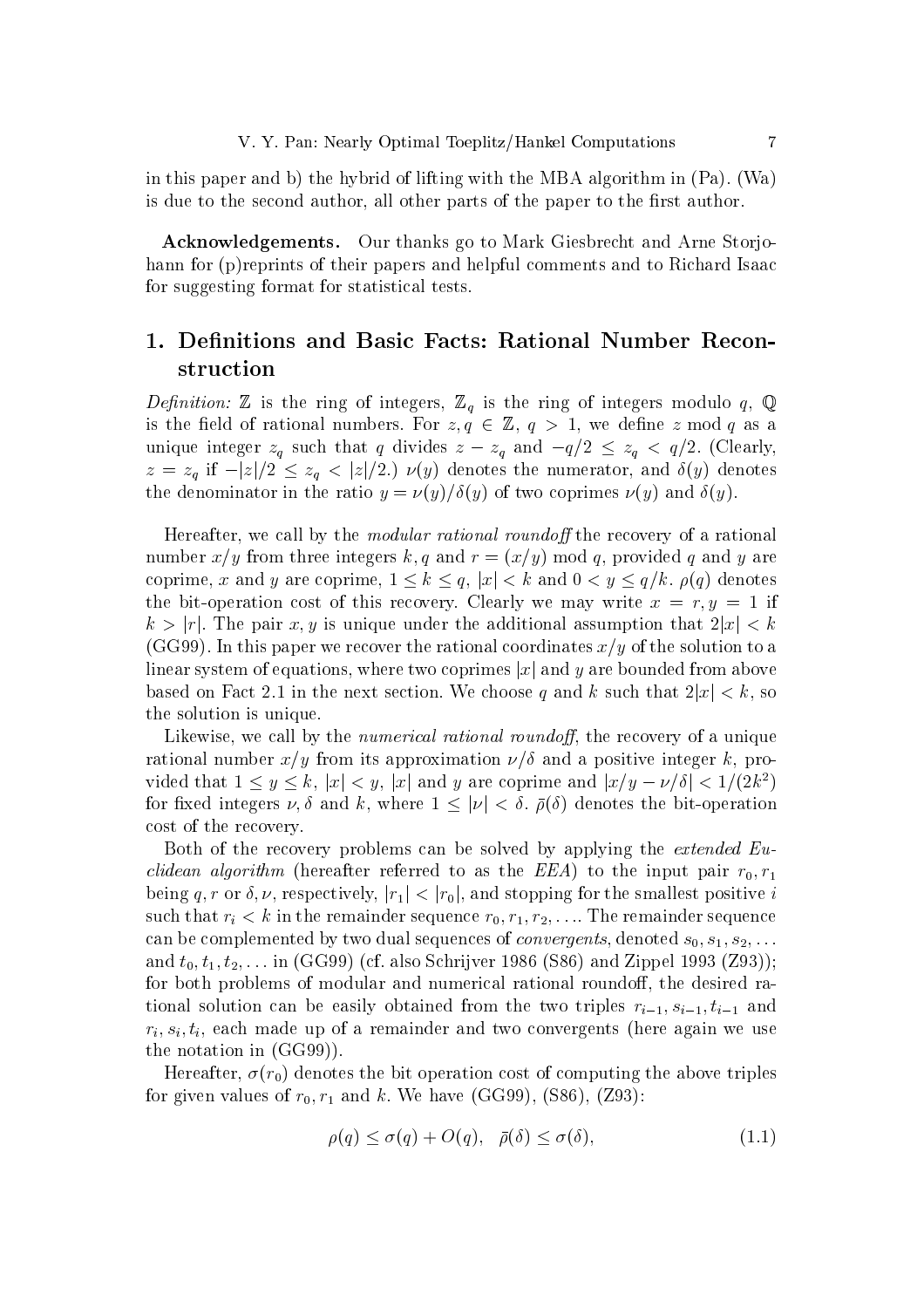$$
\sigma(q) \le cd^2,\tag{1.2}
$$

where  $d = \log q$  and c is a constant. The asymptotic bound (1.2) can be improved as follows.

THEOREM 1.1:  $(PW02)$ ,  $(WPa)$ .

$$
\sigma(q) \le C\mu(d)\log d, \quad d = \log q \tag{1.3}
$$

for  $\mu(d)$  in (0.2) and a positive constant C.

Presently the practical choice is the classical algorithm supporting  $(1.2)$ . The recent algorithms in (PW02) and (WPa) may eventually become competitive, although only for larger values of  $d$  because  $C$  exceeds  $c$ .

## 2. Definitions and Basic Facts: Toeplitz and Hankel Matrices

*Definition:*  $M = (m_{i,j})_{i,j=0}^{k-1,l-1}$  is a  $k \times l$  matrix with rational or integer entries  $m_{i,j}$ ;  $M \in \mathbb{Q}^{k \times l}$  or  $M \in \mathbb{Z}^{k \times l}$ , respectively. *I* and 0 are the indentity and null matrices of the proper sizes,  $I_i$  is the  $l \times l$  identity matrix.  $M^T$  is the transpose of  $M$ .

*Definition:* det *M* and adj *M* denote the determinant and adjoint (adjugate) of a  $k \times k$  matrix  $M = (m_{i,j})_{i,j=0}^{k-1,k-1}$ , where  $d_{i,j}$  is the determinant of the submatrix  $M_{i,j}$  obtained by deleting the *i*-th row and *j*-th column of M.

*Definition:* |M| denotes the column norm of  $M = (m_{i,j})$ ,  $|M| = ||M||_1 =$  $\max_j \sum_i |m_{i,j}|$ .  $|\mathbf{v}|$  denotes the  $\ell_1$ -norm  $\sum_i |v_i|$  of a vector  $\mathbf{v} = (v_i)_i$ .

*Definition:*  $v_s \leq 2n^2 - n$  and is are the minimum numbers of arithmetic operations sufficient to multiply a given  $n \times n$  matrix S by a vector and to invert it. respectively.

*Definition:* The k-th determinantal divisor of M, for  $k = 1, ..., n$ , is the greatest common divisor (gcd)  $d_k = d_k(M)$  of all  $k \times k$  minors (subdeterminants) of a matrix  $M \in \mathbb{Z}^{n \times n}$ . We write  $s_0 = d_0 = 1$  and define the k-th Smith invariant factor of M as  $s_k = s_k(M) = d_k/d_{k-1}$  for  $k = 1, ..., n$ .

*Definition:* A matrix  $T = (t_{i,j})$  is a Toeplitz matrix if  $t_{i,j} = t_{i+1,j+1}$  for every pair of its entries  $t_{i,j}$  and  $t_{i+1,j+1}$ .  $Z(\mathbf{v})$  is the lower triangular Toeplitz matrix defined by its first column **v**.  $H = (h_{i,j})$  is a Hankel matrix if  $h_{i,j} = h_{i-1,j+1}$ for every pair of its entries  $h_{i,j}$  and  $h_{i-1,j+1}$ . The unit Hankel (reflection) matrix  $J = (j_{g,h}), j_{g,n-1-g} = 1$  for  $g = 0, \ldots, n-1, j_{g,h} = 0$  for  $h + g \neq n-1$ , reverses any vector  $\mathbf{v} = (v_{i,j})$ , that is,  $J\mathbf{v} = (v_{n-i-1})_{i=0}^{n-1}$ ,  $J^2 = I$ .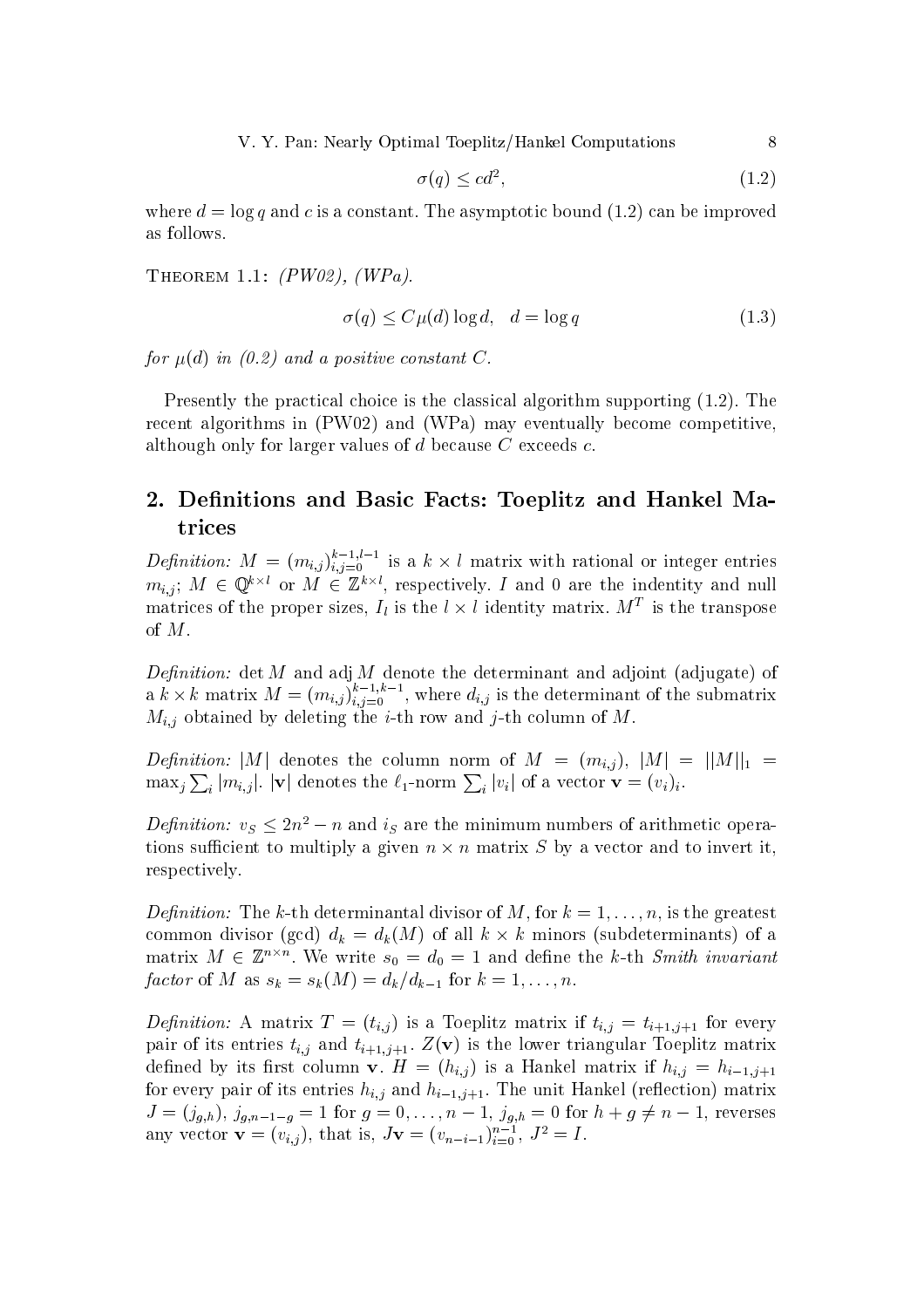The next well known estimate is an overestimate on the average, according to Abbott et al. 1999 (ABM99).

FACT 2.1:  $|\det M| \leq |M|^n$  and  $|\det M| \leq n |M|^{n-1}$  for an  $n \times n$  matrix M.

It is easily deduced that  $s_1, \ldots, s_n \in \mathbb{Z}$  and  $|\det M| = s_1 \cdots s_n$ , so

$$
s_n \le |\det M| \le |M|^n. \tag{2.1}
$$

Clearly, for any Toeplitz matrix T there exist non-unique pairs  $(Z(\mathbf{w}), Z(\mathbf{x}))$ such that  $T = Z(\mathbf{w}) + Z^{T}(\mathbf{x})$ , so T is defined by its first row and first column. Furthermore,  $TJ$  and  $JT$  are Hankel matrices if T is a Toeplitz matrix, and  $HJ$ and  $JH$  are Toeplitz matrices if H is a Hankel matrix. Therefore, the problems of solving Toeplitz and Hankel linear systems are immediately reduced to each other. We only specify the Toeplitz case.

The next well-known results (see, e.g.,  $(P01, Chapter 2)$ ) cover multiplication of a Toeplitz matrix and its inverse by a vector.

THEOREM 2.1: Given an  $m \times n$  Toeplitz matrix T, its multiplication by a vector is a subproblem of multiplication of two polynomials of degrees  $m + n - 2$  and  $n-1$ , whose coefficients are given by the entries of the input matrix and vector, respectively. If T is triangular and  $m = n$ , then both of these polynomials have degree  $n-1$ .

COROLLARY 2.1: An  $n \times n$  Toeplitz matrix T can be multiplied by a vector in  $2m(n)$  arithmetic operations for  $m(n)$  in  $(0.1)$ ; the bound decreases to  $m(n)$  if T is a triangular matrix.

The next theorem of Heinig 1979 (H79) extends the Gohberg-Semencul formula of 1972.

THEOREM 2.2: Let  $T = (t_{i,j})_{i,j=0}^{n-1}$  be a nonsingular Toeplitz matrix, let  $t_{-n}$  be any scalar (e.g.,  $t_{-n} = 0$ ), and write  $p_n = -1$ ,  $\mathbf{t} = (t_{i-n})_{i=0}^{n-1}$ ,  $\mathbf{p} = (p_i)_{i=0}^{n-1} = T^{-1}\mathbf{t}$ ,<br>  $\mathbf{q} = (p_{n-i})_{i=0}^{n-1}$ ,  $\mathbf{v} = T^{-1}(1, 0, \ldots, 0)^T$ ,  $\mathbf{u} = ZJ\mathbf{v}$ . Then  $T^{-1} = Z(\mathbf{p})Z^T(\mathbf{u})$  $Z(\mathbf{v})Z^T(\mathbf{q}).$ 

Hereafter the pair of the above vectors  $\mathbf{p} = \mathbf{p}(t_{-n})$  (for a fixed  $t_{-n}$ ) and v is called a *generator* for  $T^{-1}$ . The next theorem is easy to verify.

THEOREM 2.3:  $4m(n) + n$  arithmetic operations suffice to multiply  $T^{-1}$  by a vector provided that  $T$  is nonsingular and is given with its generator, that is, with the vectors **p** and **v** in Theorem 2.2.

COROLLARY 2.2: Representing  $T^{-1}$  via the generator p, v requires 2n units of memory (versus the order of  $n^2$  entries) and enables fast multiplication of  $T^{-1}$  $by a vector.$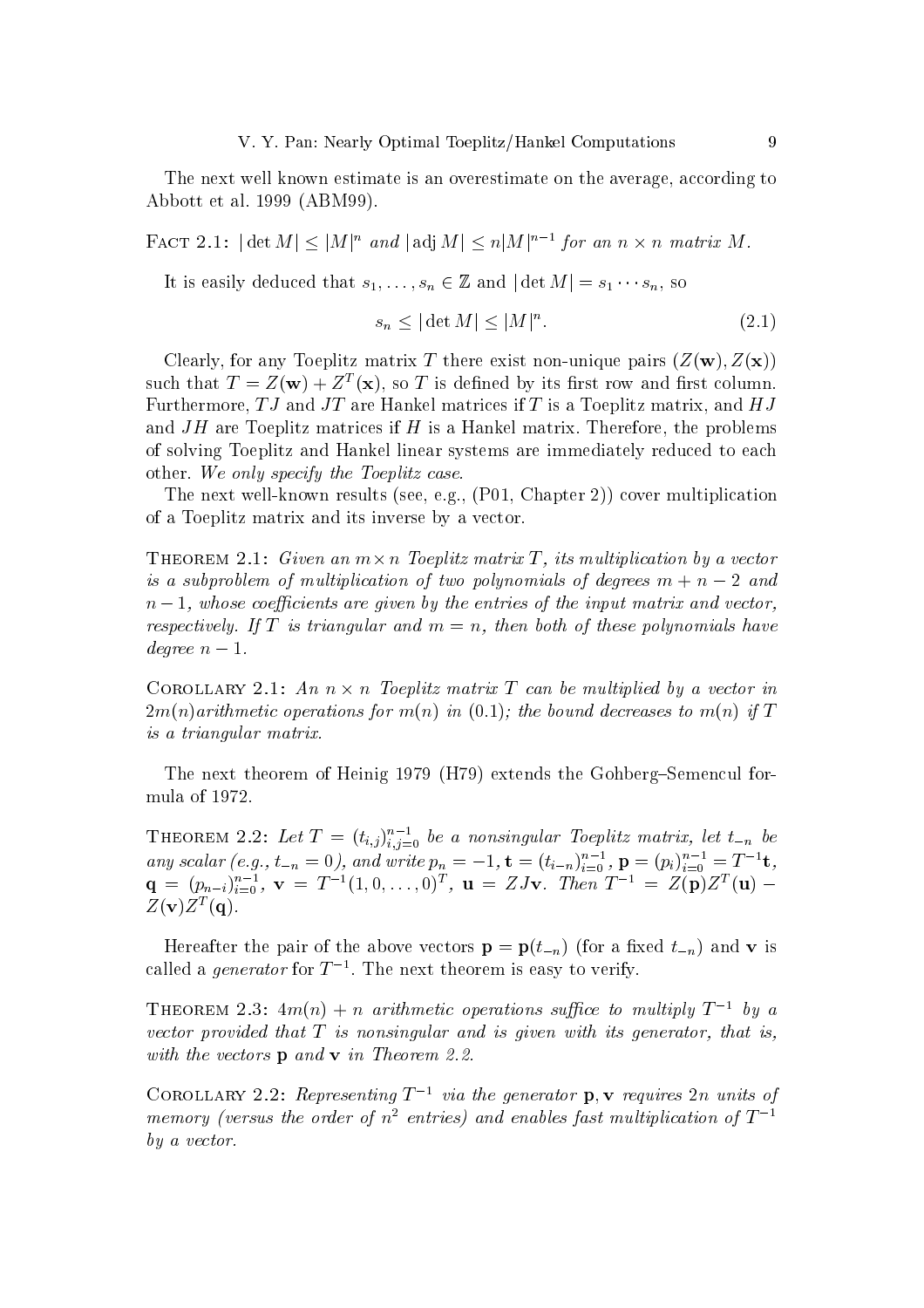## 3. Hensel's lifting for linear systems

Given a prime p, a matrix  $M$ , a vector **b**, and (the generator for) the first term in the *p*-adic expansion of  $M^{-1}$ , the next algorithm computes the first h terms in the *p*-adic expansion of  $M^{-1}$ **b**.

ALGORITHM 3.1: Hensel's lifting for a linear system (MC79), (D82).

INPUT:  $M \in \mathbb{Z}^{n \times n}$ , an integer p coprime with det M,  $\mathbf{b} \in \mathbb{Z}^{n}$ , an integer  $h > 1$ , and  $Q = M^{-1}$  mod p (see Section 6 and (Pa) on computing Q).

OUTPUT:  $\mathbf{x}^{(h)} = M^{-1} \mathbf{b} \bmod p^h$ .

INITIALIZE:  $\mathbf{r}^{(0)} = \mathbf{b}$ .

COMPUTATIONS: for  $i = 0, 1, ..., h-1$ , compute

$$
\mathbf{u}^{(i)} = Q\mathbf{r}^{(i)} \bmod p, \quad \mathbf{r}^{(i+1)} = (\mathbf{r}^{(i)} - M\mathbf{u}^{(i)})/p
$$

Output  $\mathbf{x}^{(h)} = \sum_{i=0}^{h-1} \mathbf{u}^{(i)} p^i$ .

THEOREM 3.1:  $(D82)$ .

a)  $\mathbf{r}^{(i)} \in \mathbb{Z}^n$  for all i; b)  $M \sum_{i=0}^{j-1} \mathbf{u}^{(i)} p^i = \mathbf{b} \bmod p^j, j = 1, 2, ..., h;$ c)  $\mathbf{r}^{(i)} = (r_j^{(i)})_{j=0}^{n-1}$ ,  $|r_j^{(i)}| \le n\gamma p/(2p-2)$  for all i and j if  $M = (m_{ij})_{i,j}$ ,  $\mathbf{b} = (b_j)_j$  for all i and j, and

$$
\gamma = \max_{i,j} \max\{p, |m_{i,j}|, |b_j|\}. \tag{3.1}
$$

Algorithm 3.1 uses  $O((v_M + v_Q)h\mu(\log(n\gamma)))$  bit operations, for  $\mu(d)$  in (0.2) and  $v_S$  defined in Section 2, and outputs  $\mathbf{x}^{(h)}$  in p-adic form.

THEOREM 3.2: It is sufficient to choose

$$
h = \lceil 2n \log_p(\gamma n) \rceil \tag{3.2}
$$

in Algorithm 3.1 and to perform

$$
B_0 = O(n\rho(q))\tag{3.3}
$$

bit operations, for  $\rho(q)$  in  $(1.1)$ - $(1.3)$  and  $q = p^h < (\gamma_n)^{2n} + 1$ , to recover a unique solution  $\mathbf{x} = M^{-1} \mathbf{b}$  to the linear system  $M\mathbf{x} = \mathbf{b}$  from the vector

$$
\mathbf{x}^{(h)} = \sum_{i=0}^{h-1} \mathbf{u}^{(i)} p^i = x \bmod p^h.
$$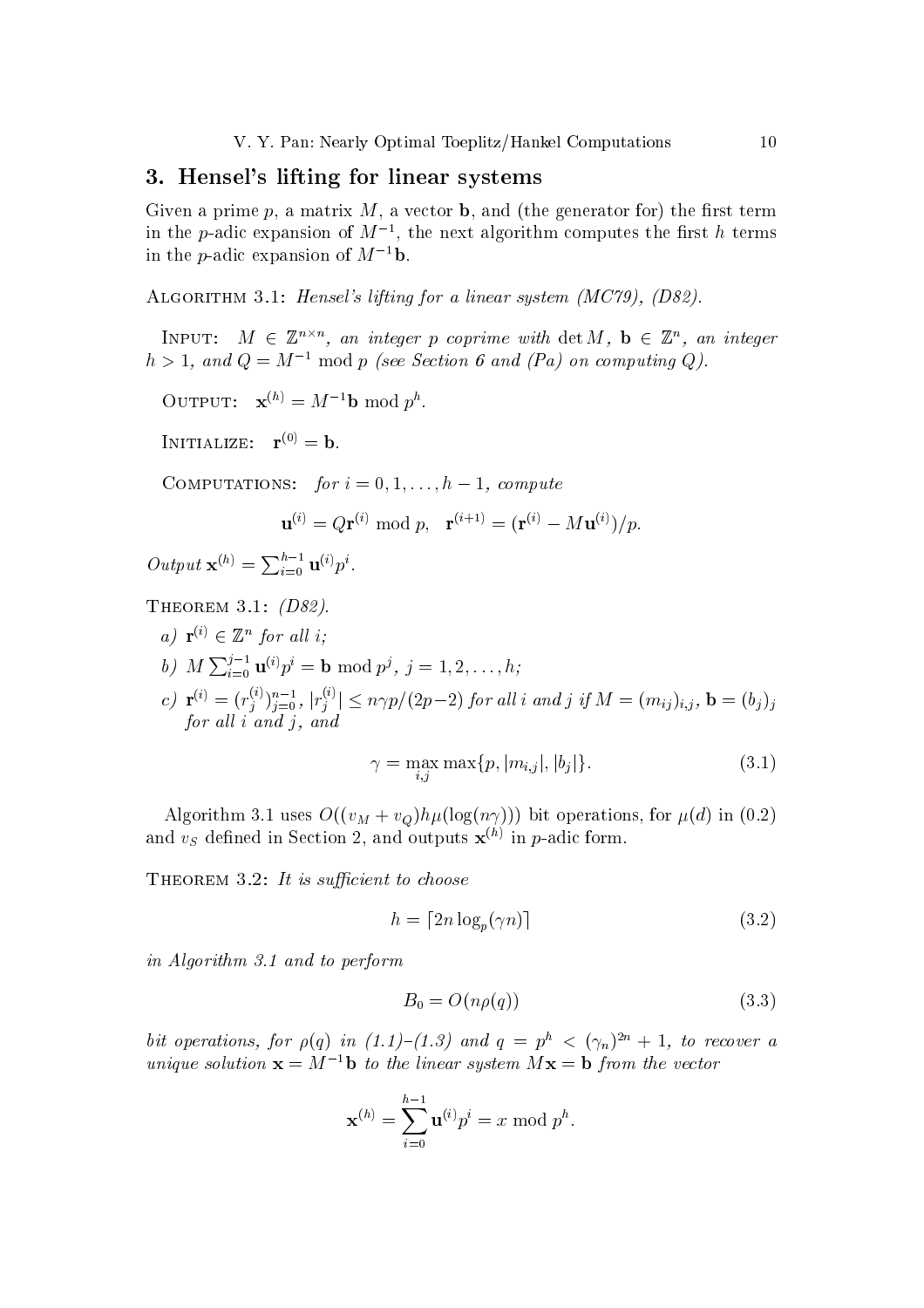*Proof:* According to Section 1, we may uniquely recover the pair of coprimes  $\nu_i = \nu(x_i)$  and  $\delta_i = \delta(x_i)$  for a rational component  $x_i = \nu_i/\delta_i$  of the vector  $\mathbf{x} = (x_j)_j = M^{-1} \mathbf{b}$  if  $q = p^h > |\nu_j| \delta_j$  and  $2|\nu_j| < k \leq p^h$ . To bound  $\nu_j$  and  $\delta_j$ , recall Fact 2.1, so we may choose  $k = 2n|M|^{n-1}|\mathbf{b}|$  and any  $q > 2n|M|^{2n-1}|\mathbf{b}|$ . Therefore, every component  $x_j$  can be recovered from  $x_j \text{ mod } p^h$  if  $p^h > 2n(\gamma n)^{2n} \geq 2n|M|^{2n-1}|\mathbf{b}|$ , that is, if  $h > \log_p(2n) + 2n \log_p(\gamma n)$ . Now Theorem 1.1 supports the claimed bit cost bound for the recovery of x from  $\mathbf{x}^{(h)}$ .  $\Box$ 

THEOREM 3.3: Fix h of  $(3.2)$ . Then Algorithm 3.1 performs

$$
B_1 = O((v_Q \mu (\log p) + v_M \mu (\log(|M|np)) + n \log(n\gamma))h)
$$
  
= 
$$
O((v_M + v_Q)n\mu(\log(n\gamma))\log_p(\gamma n))
$$

bit operations to output  $\mathbf{x}^{(h)} = \mathbf{x} \bmod p^h$  in the p-adic form for  $\mu(d)$  in (0.2),  $\gamma$ in  $(3.1)$ , and  $v<sub>S</sub>$  defined in Section 2. If

$$
v_M = O(m(n)), \quad v_Q = O(m(n)), \quad \log \gamma = O(\log n), \tag{3.4}
$$

then

$$
B_1 = O(m(n)n\mu(\log n)\log_n n)
$$

for  $m(n)$  in (0.1) where  $1/\log_p n = O(1)$  due to (3.1) and (3.4).

Hereafter let  $\mathbf{b} \neq \mathbf{0}$ ,  $n \geq 2$ ,  $|M| \geq 2$ , so  $\log n \geq 1$ ,  $\log |M| \geq 1$ .

## 4. Faster recovery of the rational solution

Hereafter we write  $l = \text{ord}_p(z)$  if  $p, z \in \mathbb{Z}$ ,  $p^l$  divides z but  $p^{l+1}$  does not.

In this section we apply some known randomization techniques to accelerate the recovery of **x** from  $\mathbf{x}^{(h)}$  by the factor of  $\rho(q)/\mu(d)$  for  $\mu(d)$  in (0.2) and  $\rho(q)$ in (1.1)–(1.3). If both  $\rho(q)$  and  $\mu(d)$  are of the order of  $d^2$ , then this is just a constant factor. With  $\mu(d)$  of a smaller order in  $O(d^{\log 3})$  or  $O((d \log d) \log \log d)$ and  $\rho(q)$  in (1.1), (1.3), this factor grows within  $O(\log d)$ . The acceleration relies on two observations:

(a) The vector  $y = \delta x$  is in  $\mathbb{Z}^n$  where

$$
\delta = \operatorname{lcm}_i \delta(x_i), \quad 0 \le i \le n - 1,\tag{4.1}
$$

is the least common denominator of all coordinates  $x_i$  of the solution  $\mathbf{x} =$  $(x_i)$  to the system  $Mx = b$ , whereas the recovery of y from y mod  $p^h$  is immediate if  $p^h > 2\delta |\mathbf{x}| = 2|\mathbf{y}|$ . Since  $\delta \leq s_1(M) \leq |\det M| \leq |M|^n$  (see  $(2.1)$ , it is sufficient to double h of  $(3.2)$ , which little affects the overall bit cost bounds. Multiplication of x by  $\delta$ , however, requires the order of  $n\mu(d)$ bit operations, thus limiting the gain versus  $B_0 = O(n\rho(q))$  in (3.3).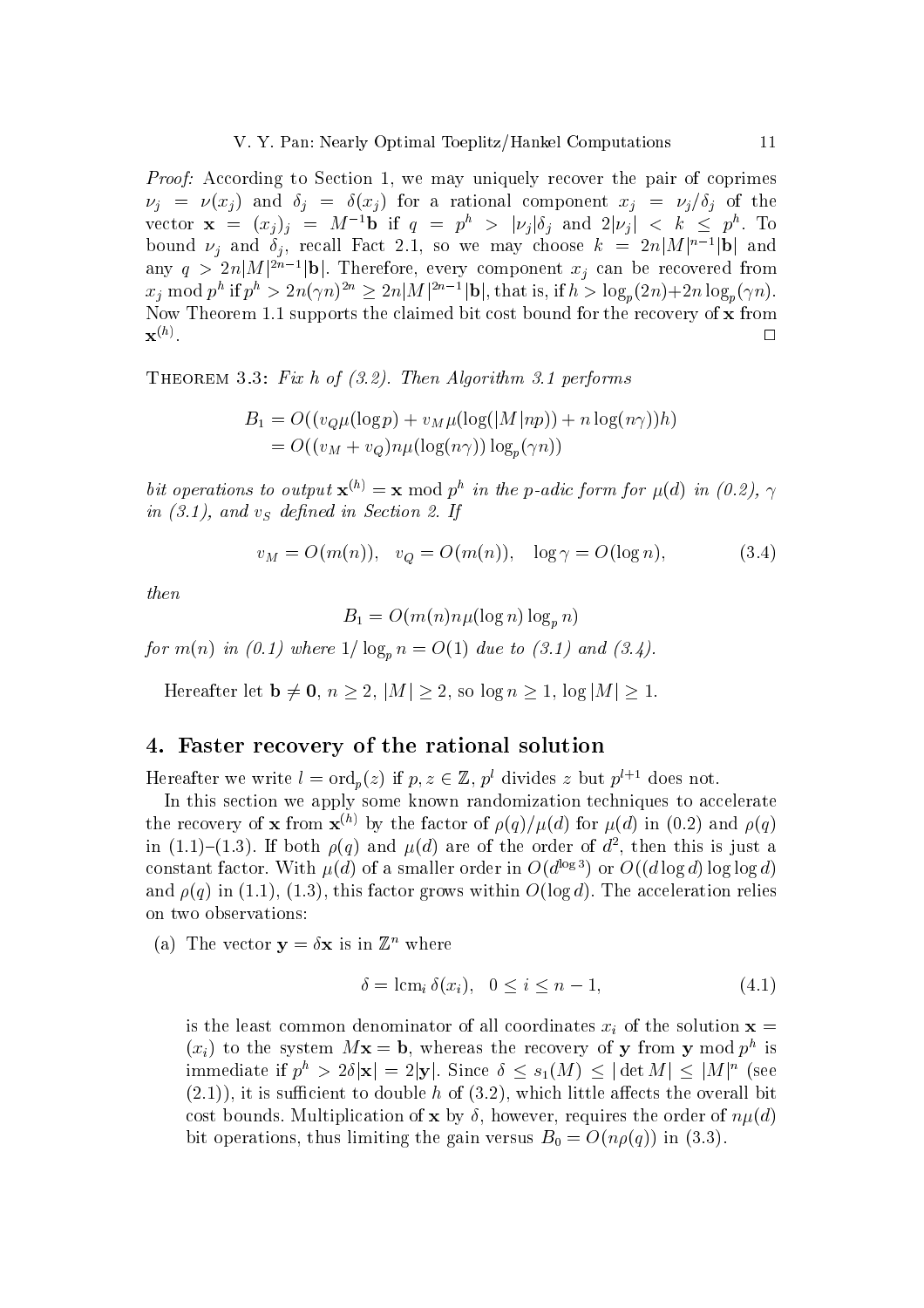(b) Computation of  $\delta$  can be accelerated with randomization, because  $\delta$  is likely to equal the least common denominator of a smaller number  $K < n$  of random linear combinations  $\mathbf{c}_k^T \mathbf{x}$  of the coordinates  $x_1, \ldots, x_n$  of  $\mathbf{x}$ .

The approach can be traced back to (P88, Section 6). Its recent studies include (CFG99) and (MSa). The next algorithm specifies Hensel's lifting with such a randomized recovery.

ALGORITHM 4.1: Hensel's lifting with randomized recovery of the rational out $put.$ 

a positive  $\varepsilon$ , otherwise as in Algorithm 3.1. INPUT:

OUTPUT: FAILURE with a probability of at most  $\varepsilon$  or a positive integer  $\delta$ and an integer vector y such that

$$
M\mathbf{y} = \delta \mathbf{b}.\tag{4.2}
$$

INITIALIZATION:  $\it{compute}$ 

$$
K = 2\lceil \log(1/\varepsilon) \rceil,\tag{4.3}
$$

$$
m = \max\{\sqrt{n\log|M|}, 4000\},\tag{4.4}
$$

$$
h = 1 + \lfloor \log_p(n|M|^{2n-1}m|\mathbf{b}|) \rfloor.
$$
 (4.5)

Then sample K random vectors

$$
\mathbf{c}_k = (c_{ik})_{i=0}^{n-1} \in \mathbb{Z}_m^n, \quad k = 1, \dots, K. \tag{4.6}
$$

COMPUTATIONS:

- 1. Apply Algorithm 3.1 to compute  $\mathbf{x}^{(h)} = (x_i^{(h)})_{i=0}^{n-1}$ .
- 2. Compute the  $K$  integers

$$
v_k = \mathbf{c}_k^T \mathbf{x}^{(h)} = \sum_{i=0}^{n-1} c_{ik} x_i^{(h)}, \quad k = 1, \dots, K.
$$

3. Recover a unique set of integers  $\delta_k$  such that

$$
(\eta_k/\delta_k) \mod p^h = v_k; \gcd(\eta_k, \delta_k) = 1,1 \le \delta_k \le |M|^n, \ |\eta_k| < |M|^{n-1}m|\mathbf{b}|, \ k = 1, ..., K.
$$
 (4.7)

4. Compute the least common denominator

$$
\delta_{l.c.d.} = \operatorname{lcm}_k \delta_k, \quad 1 \le k \le K. \tag{4.8}
$$

5. Compute  $\mathbf{y} = \delta_{l.c.d.} \mathbf{x}^{(h)}$  mod  $p^h$ . Write  $\delta = \delta_{l.c.d.}$ . If (4.2) holds, output y and  $\delta$ ; otherwise output FAILURE.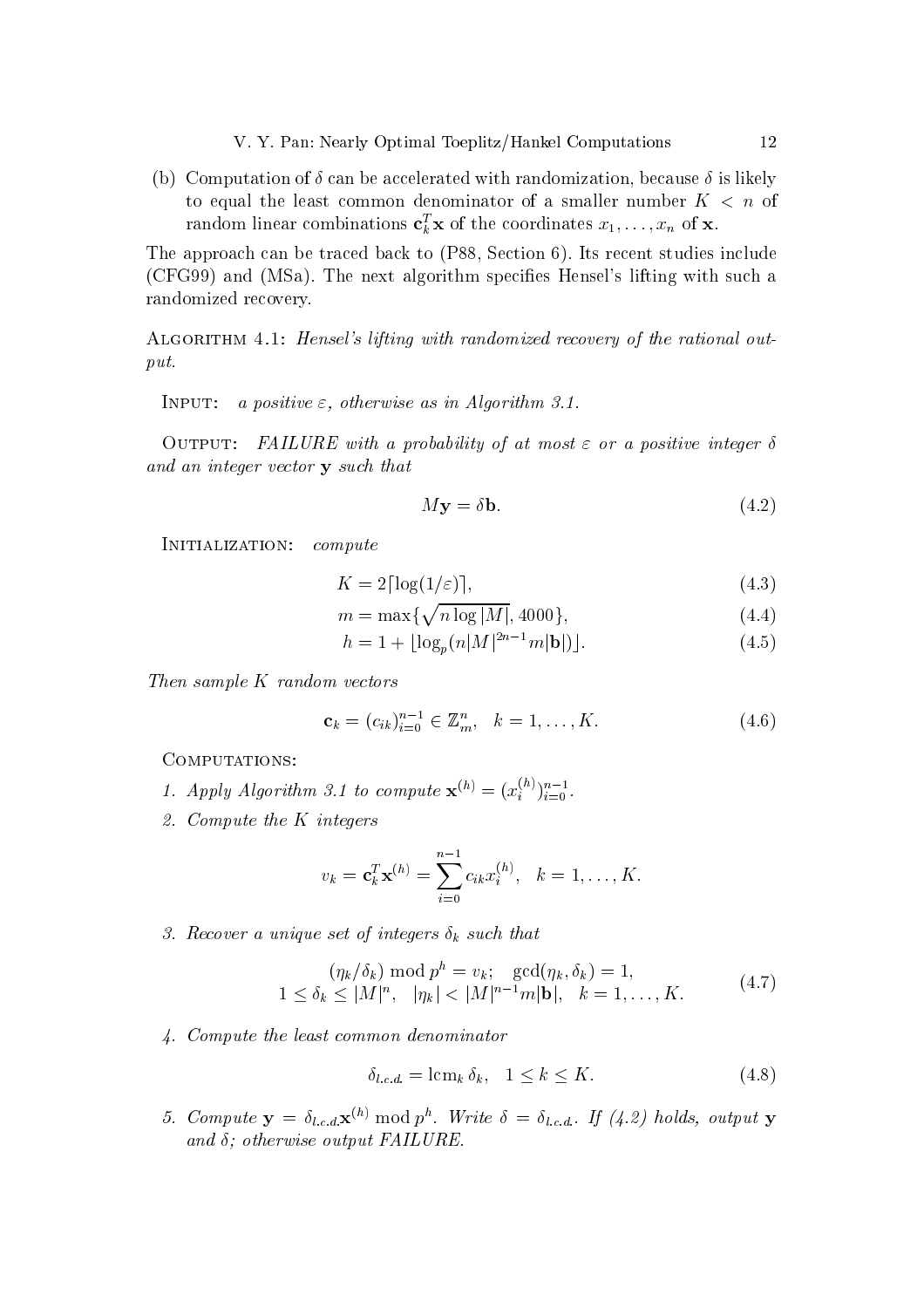Equations (4.4)–(4.6) and Fact 2.1 ensure uniqueness of coprimes  $\delta_k$  and  $\eta_k$ satisfying (4.7). Now, correctness of Algorithm 4.1 follows from the next result.

**THEOREM** 4.1:  $\delta_{l,c,d}$  in (4.8) divides  $\delta$  in (4.1). Furthermore,

Probability
$$
(\delta_{l.c.d.} \neq \delta) \leq \varepsilon
$$
.

Theorem 4.1 is deduced similarly to Theorem 2.1 in (EGV00) based on  $(4.3)$ - $(4.7)$  and the next lemma.

LEMMA 4.1: For a prime p, an integer k,  $1 \leq k \leq K$ ,  $\delta$  in (4.1), and  $\delta_k$  in  $(4.7)$ , we have

$$
Probability(ord_p(\delta_k) < ord_p(\delta)) \le \max\{\frac{1}{p}, \frac{1}{m}\}.
$$

*Proof:* Let  $l = \text{ord}_p(\delta) = \max_i \text{ord}_p(\delta(x_i))$  for  $0 \leq i \leq n-1$ . W.l.o.g., let  $l = \text{ord}_n(\delta(x_0))$  and let c denote the first coordinate of the vector  $\mathbf{c} = \mathbf{c}_k$ . Then we have

$$
\mathbf{c}^T \mathbf{x} = \frac{cu}{ap^l} - \frac{v}{p^h b} = \frac{cub - avp^{l-h}}{abp^l}
$$

where  $l \geq h$  and  $a, b, u$  and v are integers coprime with p. Clearly,  $\text{ord}_p(\delta_k)$  for  $\delta_k$  in (4.7) never exceeds l; it equals l if and only if  $cub - avp^{l-h}$  is coprime with p. Since ub is coprime with p and c is random, the probability bound follows.  $\Box$ 

We state some detailed bit cost bounds in the next theorem and in a more observable form in Corollary 4.1.

THEOREM 4.2: Define  $\varepsilon > 0$ ,  $\mu(d)$  in  $(0.2)$ ,  $d = \log(|M|^n |\mathbf{b}|)$ ,  $h = O(d/\log p)$ in (4.5), and  $\gamma$ ,  $v_M$  and  $v_Q$  in (3.4). Then Algorithm 4.1 fails with a probability of at most  $\varepsilon$  and otherwise correctly computes a rational vector  $\mathbf{x} = M^{-1}\mathbf{b}$ . The algorithm generates  $R = O((n \log(1/\varepsilon)) \log(n \log|M|))$  random bits and in addition performs  $B_i$  bit operations at stage (i),  $i = 1, \ldots, 5$ , where  $B_1$  represents the bit cost of lifting and is bounded in Theorem 3.3,  $B_0 = B_2 + B_3 + B_4 + B_5$  represents the rational reconstruction bit cost,  $B_2 = O((nd\mu(\log d)/\log d)\log(1/\varepsilon)),$  $B_3 + B_4 = O((\mu(d) \log d) \log(1/\varepsilon))$ , and  $B_5 = O(n\mu(d))$ .

COROLLARY 4.1: Let  $\varepsilon$ , M, Q and p be as in Algorithm 3.1, let (3.1) and (3.4) hold, so  $1/\log_n n = O(1)$ , and let

$$
\log(1/\varepsilon) = O(\log n),\tag{4.9}
$$

$$
\mu(n) = O(m(n))\tag{4.10}
$$

for  $m(n)$  in (0.1) and  $\mu(d)$  in (0.2). Then Algorithm 4.1 outputs FAILURE with a probability of at most  $\varepsilon$  and otherwise correctly computes the solution  ${\bf x} = M^{-1}$ b to a linear system  $M{\bf x} = {\bf b}$ ; the algorithm requires generating  $R =$  $O((n \log n) \log(1/\varepsilon)) = O(n \log^2 n)$  random bits and in addition performing

$$
B = O(m(n)n\mu(\log n)\log_n n)
$$
\n(4.11)

bit operations.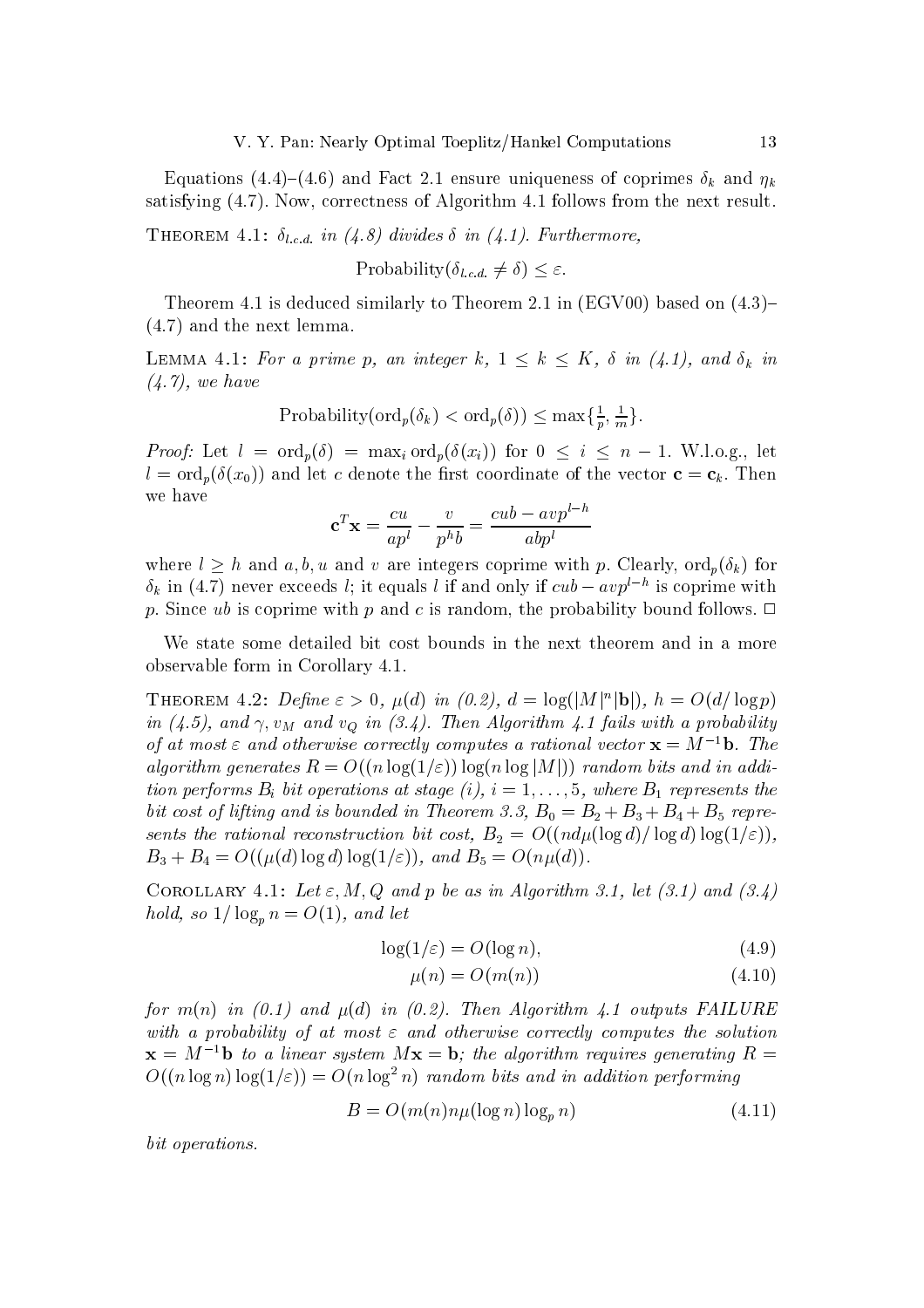*Proof:* Let  $d = \log(|M|^n|\mathbf{b}|)$  as in Theorem 4.2. Then (3.3) and (4.9) together imply that

$$
(\log d) \log(1/\varepsilon) = O(\log^2 n), \quad d\mu(\log d) \log(1/\varepsilon) = O(\mu(d)),
$$

and consequently.

$$
B_0 = B_2 + B_3 + B_4 + B_5 = O(n\mu(d)).
$$
\n(4.12)

It remains to show that  $n\mu(d)$  is in  $O(m(n)n\mu(\log n)\log_p n)$ , which bounds  $B_1$ in Theorem 3.3. This bound on  $n\mu(d)$  follows from (4.10) and the equations  $d = O(n \log n)$  and  $\log p = O(\log n)$  both implied by (3.4).  $\Box$ 

## 5. Generalized lifting

Algorithm 3.1 works under the assumption that det  $M \neq 0$  in  $\mathbb{Z}_p$ , required for the existence of the input matrix  $Q = M^{-1}$  in  $\mathbb{Z}_p$ . Let us extend the algorithm to allow the following weaker initial assumption:

$$
MQ = p^g I \bmod p^{g+k},\tag{5.1}
$$

where g and  $k > 0$  are two fixed integers of our choice, the number of lifting steps decreases by the factor of  $k$ , whereas the precision of computing increases by  $[(k-1)\log p]$  bits as k increases from 1,

$$
g \ge g_{-} = g_{p}(M) = \text{ord}_{p}(s_{n}(M)) = \max_{i,j} \text{ord}_{p}(\delta((M^{-1})_{i,j})),
$$
\n
$$
g_{-} \le \log_{p} s_{n}(M) \le n \log_{p} |M|
$$
\n
$$
(5.2)
$$

(see (5.3) and the last Remark in this section). For  $q = 0$ ,  $k = 1$  we come back to Algorithm 3.1; our algorithms in the next section as well as in  $(Pa)$  compute Q, q and  $q + k$  satisfying (5.1).

Hereafter we write  $Q = p^g M^{-1}$  mod  $p^{g+k}$  if (5.1) and (5.2) hold, so  $Q/p^g$  is the first term in the  $p^k$ -adic expansion of  $M^{-1}$ . Given (a generator for) this term. the next algorithm computes the first h terms in the  $p^k$ -adic expansion of  $M^{-1}$ **b**.

ALGORITHM 5.1: *Generalized lifting (see Examples 9.2 and 9.3)*.

INPUT:  $M \in \mathbb{Z}^n$ ,  $\mathbf{b} \in \mathbb{Z}^n$ , a prime p, the integer  $g = g_p(M)$  in (5.2), two positive integers h and k, and matrix  $Q = p^g M^{-1} \text{ mod } p^{g+k}$  satisfying (5.1).

OUTPUT:  $\mathbf{x}^{(h)} \in \mathbb{Z}^n$  such that  $\mathbf{x}^{(h)} = p^g M^{-1} \mathbf{b} \text{ mod } p^{g+kh}$ .

INITIALIZATION:  $\mathbf{r}^{(0)} = \mathbf{b}$ .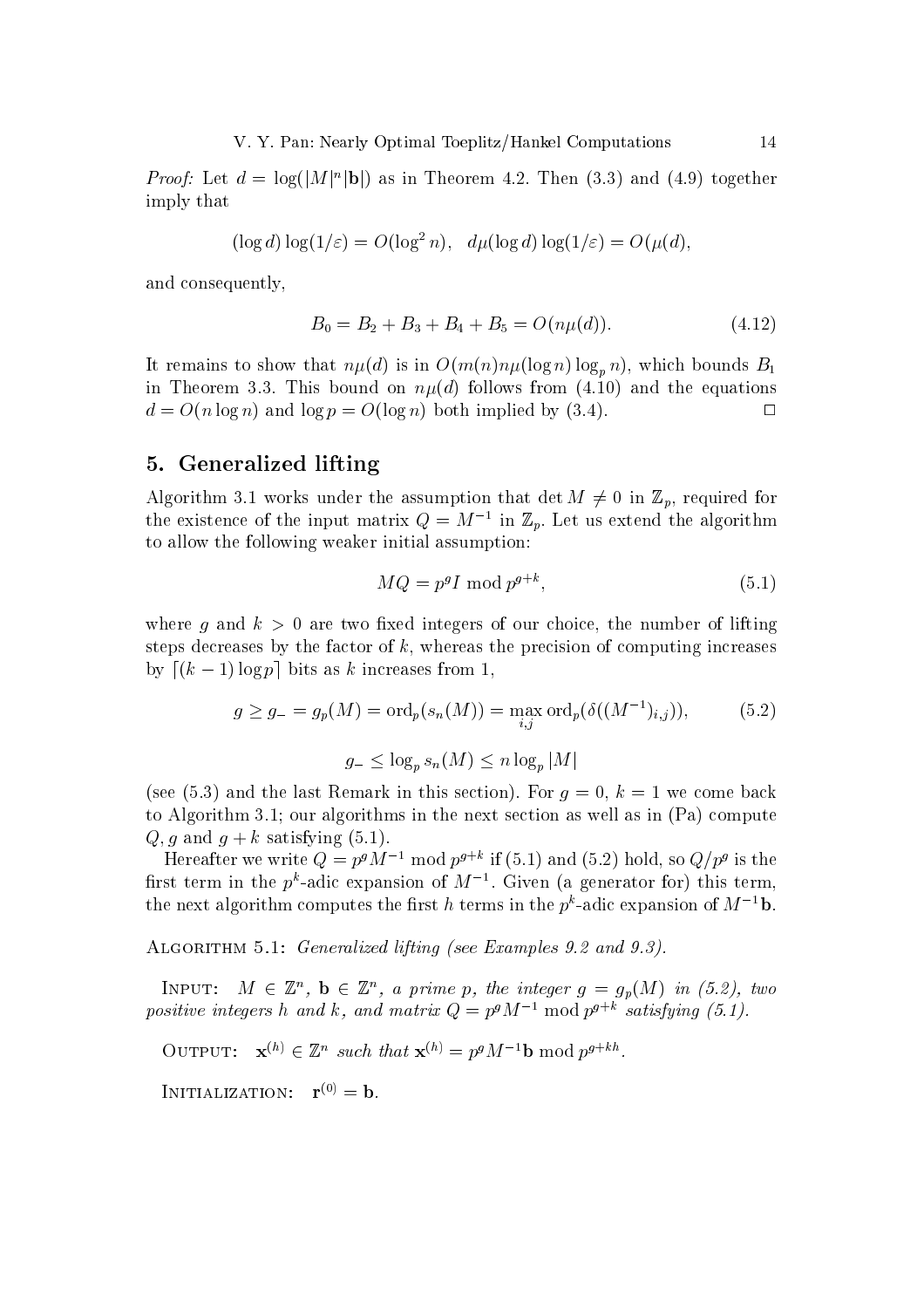COMPUTATIONS: for  $i = 0, 1, ..., h-1$ , compute

$$
\mathbf{u}^{(i)} = Q\mathbf{r}^{(i)} \bmod p^{g+k}, \ \ \mathbf{r}^{(i+1)} = (p^g \mathbf{r}^{(i)} - M\mathbf{u}^{(i)})/p^{g+k}.
$$

Output  $\mathbf{x}^{(h)} = \sum_{i=0}^{h-1} \mathbf{u}^{(i)} p^{ki}$ .

For  $p = 2$ , Algorithm 5.1 operates with binary values. For  $q = 0$  and  $k = 1$ , it turns into Algorithm 3.1. Note that

$$
p^{g-} \le s_n(M) \le |\det M| \le |M|^n \tag{5.3}
$$

due to  $(5.2)$  and  $(2.1)$ , so we assume that

$$
g = O(g_{-}) = O(n \log_p |M|). \tag{5.4}
$$

THEOREM 5.1: (Cf. Theorem 3.1.)

- a)  $\mathbf{r}^{(i+1)} \in \mathbb{Z}^n$ :
- b)  $M\mathbf{x}^{(h)} = p^g \mathbf{b} \bmod p^{g+kh}$ :
- c) all components  $r_i^{(i)}$  of all vectors  $\mathbf{r}^{(i)}$  satisfy  $|r_i^{(i)}| \le n \gamma p^k / (2p^k 2)$  for  $\gamma$  in  $(3.1).$

Proof:

- a)  $(p^g \mathbf{r}^{(i)} M \mathbf{u}^{(i)}) \bmod p^{g+k} = (p^g I MQ)\mathbf{r}^{(i)} \bmod p^{g+k}$ , and the claim follows because  $MQ = p^gI \text{ mod } p^{g+k}$ .
- b)  $M\mathbf{x}^{(h)} = \sum_{i=0}^{h-1} M\mathbf{u}^{(i)} p^{ki} = \sum_{i=0}^{h-1} (p^g \mathbf{r}^{(i)} p^{g+k} \mathbf{r}^{(i+1)}) p^{ki} = p^g \mathbf{b} p^{g+kh} \mathbf{r}^{(h)} = p^g \mathbf{b} \mod p^{g+kh}$
- c) By definition, all components  $u_i^{(i)}$  of all vectors  $\mathbf{u}^{(i)}$  satisfy  $2|u_i^{(i)}| \leq p^{g+k}$ . and so  $p^{g+k}|r_j^{(i+1)}| \leq p^g|r_j^{(i)}|+n\gamma \max_k |u_k^{(i)}| \leq p^g|r_j^{(i)}|+n\gamma p^{g+k}/2$ . The claim now follows by induction on  $i$ .

 $\Box$ 

The choice of any

$$
h \ge 1 + \lfloor (1/k) \log_p(2|M|^{2n-1}|\mathbf{b}|) \rfloor \tag{5.5}
$$

ensures that  $p^{g+hk} > 2p^g |M|^{2n-1} |\mathbf{b}|$  and thus enables the recovery of a unique vector  $\mathbf{y} = p^g \mathbf{x}$  from  $\mathbf{x}^{(h)}$  mod  $p^{kh}$ .

COROLLARY 5.1: (Cf. Theorem 3.3.) Algorithm 5.1 for h in  $(5.4)$  uses  $B_1 =$  $O((v_M+v_Q)\mu(\log(n\gamma p^{g+k}))(\log q)/\log p^k)$  bit operations for  $q=\left|M\right|^{2n-1}|\mathbf{b}|, \mu(d)$ in  $(0.1)$ , and  $v<sub>S</sub>$  defined in Section 2, so

$$
B_1 = O(m(n)\mu(\log(n\gamma p^{g+k}))\frac{n\log n}{\log(p^k)})\tag{5.6}
$$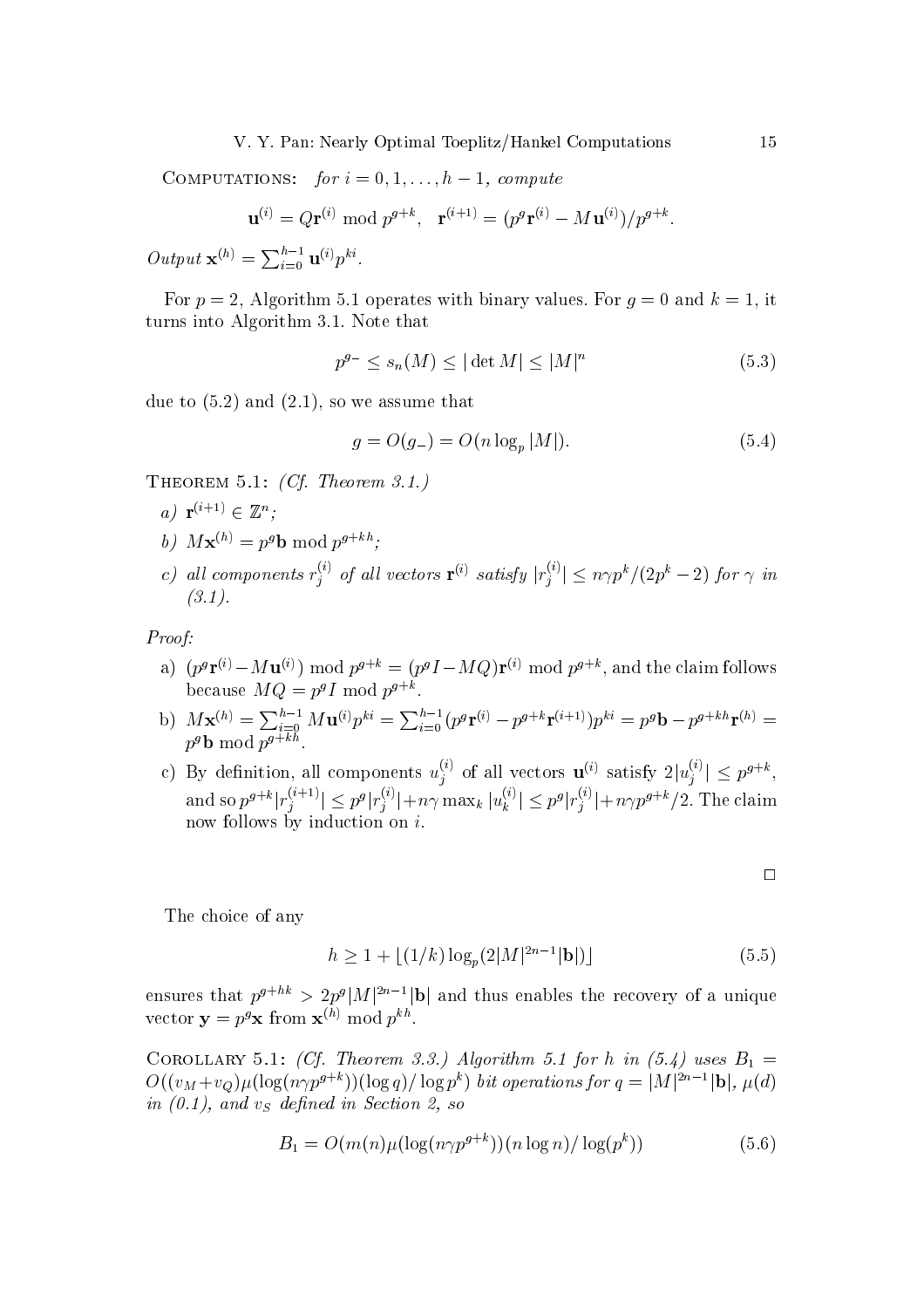for  $m(n)$  in  $(0.2)$  if  $(3.4)$  holds;

$$
B_1 = O((m(n)n\log n)\mu(k\log p)/(k\log p))\tag{5.7}
$$

if  $k$  is chosen such that

$$
\log(\gamma np^g) = O(\log p^k),\tag{5.8}
$$

 $B_1 = O(m(n)\mu(\log(n\gamma p^{g+k}))n)$  if  $k \log p = O(\log n)$ . Furthermore, the asymptotic bit cost of the recovery of  $\bf{x}$  from  $\bf{x}^{(h)}$  is still covered by the bounds in Theorems 3.2 and  $\angle 4.2$  and Corollary  $\angle 4.1$ , due to (5.3).

*Remark:* Algorithm 5.1 can be interpreted as Hensel's lifting computations applied to the matrix  $M/p^g$  and its inverse in  $\mathbb{Z}_{p^{g+k}}^{n\times n}$ , that is,  $\mathbf{u}^{(i)}=Q^{(i)}\mathbf{r} \bmod p^{g+k}$ (this is unchanged),  ${\bf r}^{(i+1)} = ({\bf r}^{(i)} - (M/p^g){\bf u}^{(i)})/p^k$ .

*Remark:* (5.2) defines the minimum integer  $g = g$  such that  $M/p^g$  can be inverted modulo  $p^{g+1}$ . For a random M, this g is likely to be quite small (see (Wa)). If  $p^{g+k}$  exceeds the value  $p^{g+}$  representing the size of a computer word, however, the computations may become inefficient, and shifting to backup algorithms for a distinct (fixed or random) base prime  $p$  is in order. In a sample policy, we first seek a smaller  $g$  satisfying  $(5.2)$  by applying a binary search process; then if  $g \lt g_+$ , we may choose  $k = g_+ - g$ , otherwise we shift to a backup lifting algorithm with a distinct  $p$ .

Remark: Accelerated generalized Hensel's lifting. One may apply a single step of Algorithm 5.1 to compute the matrix  $Q_1 = M^{-1}$  mod  $p^{g+2k}$ , then restart the algorithm with  $Q_1$  replacing  $Q = Q_0$  and repeat this trick recursively. In h steps such as accelerated generalized lifting algorithm computes the matrix  $Q_h =$  $M^{-1}$  mod  $p^{g+2^h k}$ . This is about the same progress as in  $2^h$  steps of Algorithm 5.1, but the precision of computing is now roughly doubled in each step, reaching the level of  $((g+2^h k)\log p)$ -bit precision in h steps.

## 6. Initialization of Hensel's lifting

To complete the solution of a Toeplitz system  $Mx = b$  by means of Hensel's lifting, it remains to compute a generator for matrix  $Q$  satisfying  $(5.1)$ . This task requires the solution of two linear systems with the matrix  $M$ , and each of our next two algorithms as well as the algorithm in (Pa) solve the problem.

ALGORITHM 6.1: Initialization of Toeplitz-Hensel's lifting by using modular  $continuation.$ 

INPUT:  $M \in \mathbb{Z}^{n \times n}$ ,  $\mathbf{b} \in \mathbb{Z}^n$ , and an integer  $p \geq 2$ .

OUTPUT: two integers:  $k > 0$  and  $g \geq \max_i(\text{ord}_p(\delta((M^{-1}\mathbf{b})_i)))$ , and vector  $(p^g M^{-1} \mathbf{b}) \bmod p^{g+k}$ .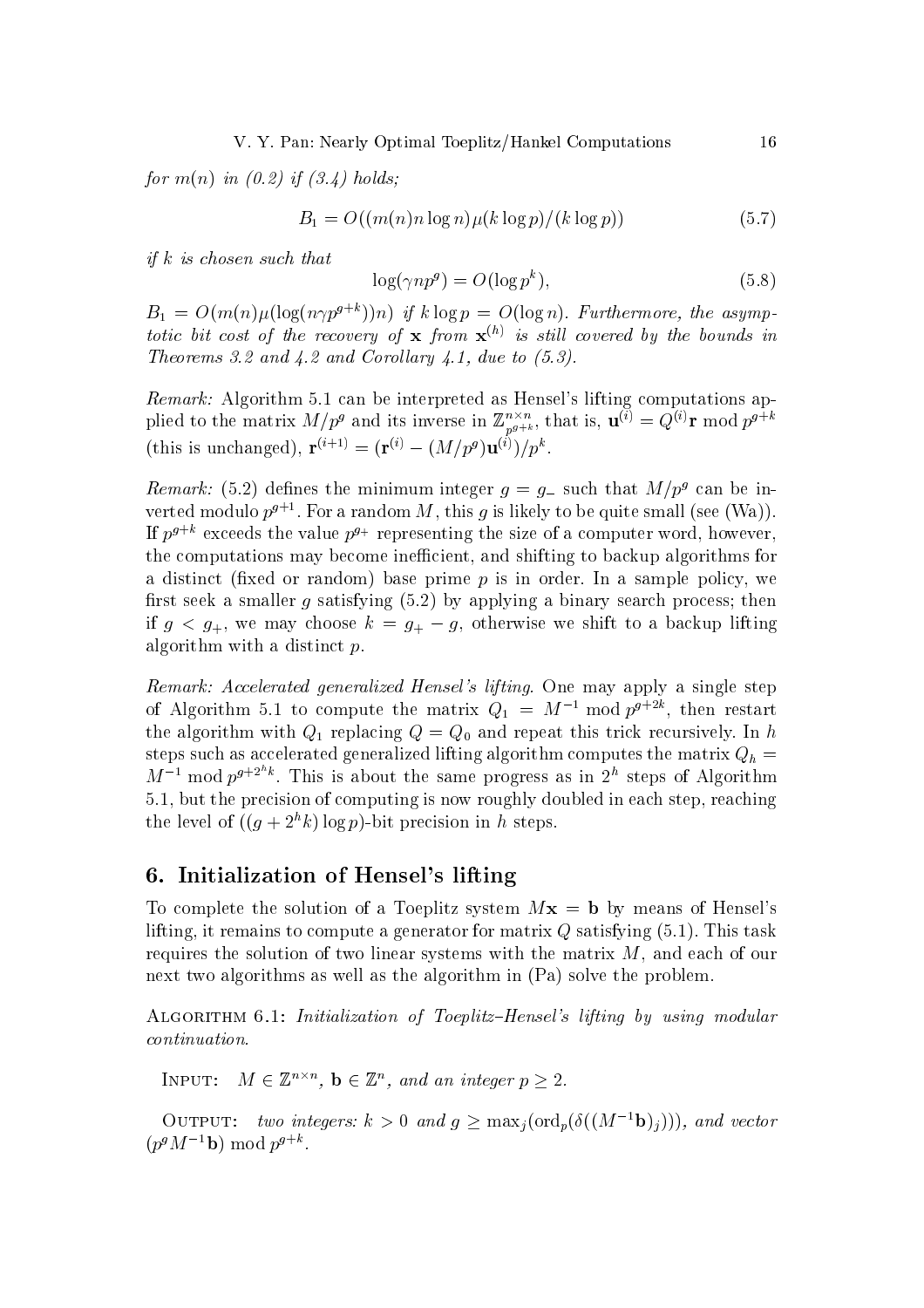INITIALIZATION: Choose an integer  $q > 1$  coprime with p. (Sample choices are given by  $q \in \{2,3,5\}$  or the powers of 2,3, or 5.) Write  $l = 1$ .

### COMPUTATIONS:

- 1. Compute  $s_l = p^{-l} \mod q^l$ ,  $t_l = q^{-l} \mod p^l$ , and the matrix  $M_0 = M_{0,l} = p^l I + q^l M$ , so  $Q = M_0^{-1} \mod q^l = s_l I$ ,  $M_0^{-1} \mod p^l = (t_l M^{-1} \mod p^l)$ .
- 2. Choose h sufficiently large and apply Algorithm 5.1 for M replaced by  $M_0$ and p by  $q^l$  to compute  $M_0^{-1}$ **b** mod  $q^{hl}$ ; recover  $M_0^{-1}$ **b**.
- 3. Compute  $g = \max_j(\text{ord}_p(\delta((M_0^{-1} \mathbf{b})_j)))$ . If  $g < l$ , then output g, compute and output  $k = l - g$  and  $p^g(M_0^{-1}b/t_l)$  mod  $p^l = (p^gM^{-1}b)$  mod  $p^l$ . Otherwise double l and reapply the algorithm.

THEOREM 6.1: Assume that  $(4.9)$  holds and that

$$
\log p = O(\log q), \quad \log(|M| + |\mathbf{b}|) = O(\log n), \quad v_M = O(m(n)). \tag{6.1}
$$

Then Algorithm 6.1 involves  $B_1$  bit operations in all lifting stages for

$$
B_1 = O((m(n)n\mu((g+k)\log p)\log(g+k)/\log p^k),
$$
 (6.2)

 $\mu(d)$  in (0.1) and m(n) in (0.2),  $B_1$  satisfies (5.6) if k is chosen at least of the order of  $g + 1$  (cf. (5.7)). Furthermore, the algorithm requires reconstruction of  $\kappa = \lfloor \log(g+k) \rfloor = O(\log n)$  vectors  $M_0^{-1}$ **b** from their  $q^l$ -adic expansions (for  $\kappa$ values of  $l$ ); this stage involves either performing

$$
B_0 = O(n\kappa \rho(s))\tag{6.3}
$$

bit operations, for  $\rho(q)$  in (1.1)–(1.3),  $s = 2^d$ , and  $d = O(n \log n)$ , or generating  $R = O(n \log^2 n)$  random bits and in addition performing

$$
B_0 = O(n\kappa\mu(d))\tag{6.4}
$$

bit operations.

*Proof:* To recover a unique vector  $\mathbf{x} = \mathbf{x}_l = M_0^{-1} \mathbf{b}$  from  $\mathbf{x}_l \text{ mod } p^h$  at stage 2 (for a fixed l), it is sufficient to choose  $h = h_l = 2 + \lfloor (2n -$ 1)  $\log_{q^l}(q^l|M|+p^l)+\log_{q^l}(2|\mathbf{b}|))(1/k)$ , so  $h=O((n\log n)/\log q^l)$  under (6.1). Then the bit cost of lifting is bounded by  $B_{1,l} = O(m(n)\mu(\log q^l)h)$  =  $O((m(n)n\mu(l\log q)\log n)/\log q^l)$  for a fixed l and by

$$
B_1 = \sum_l B_{1,l} = \sum_{i=0}^{\kappa} B_{1,2^i}
$$

for all l. If  $\mu(d) \geq bd^a$  for  $a > 1, b > 0$ , we have  $B_1 = O(B_{1,g+k})$ , whereas generally  $\mu(d) \geq d$ , so  $B_1 = O(B_{1,q+k} \log(g+k))$ , which proves (6.2). (6.3) and  $(6.4)$  are proved similarly.  $\Box$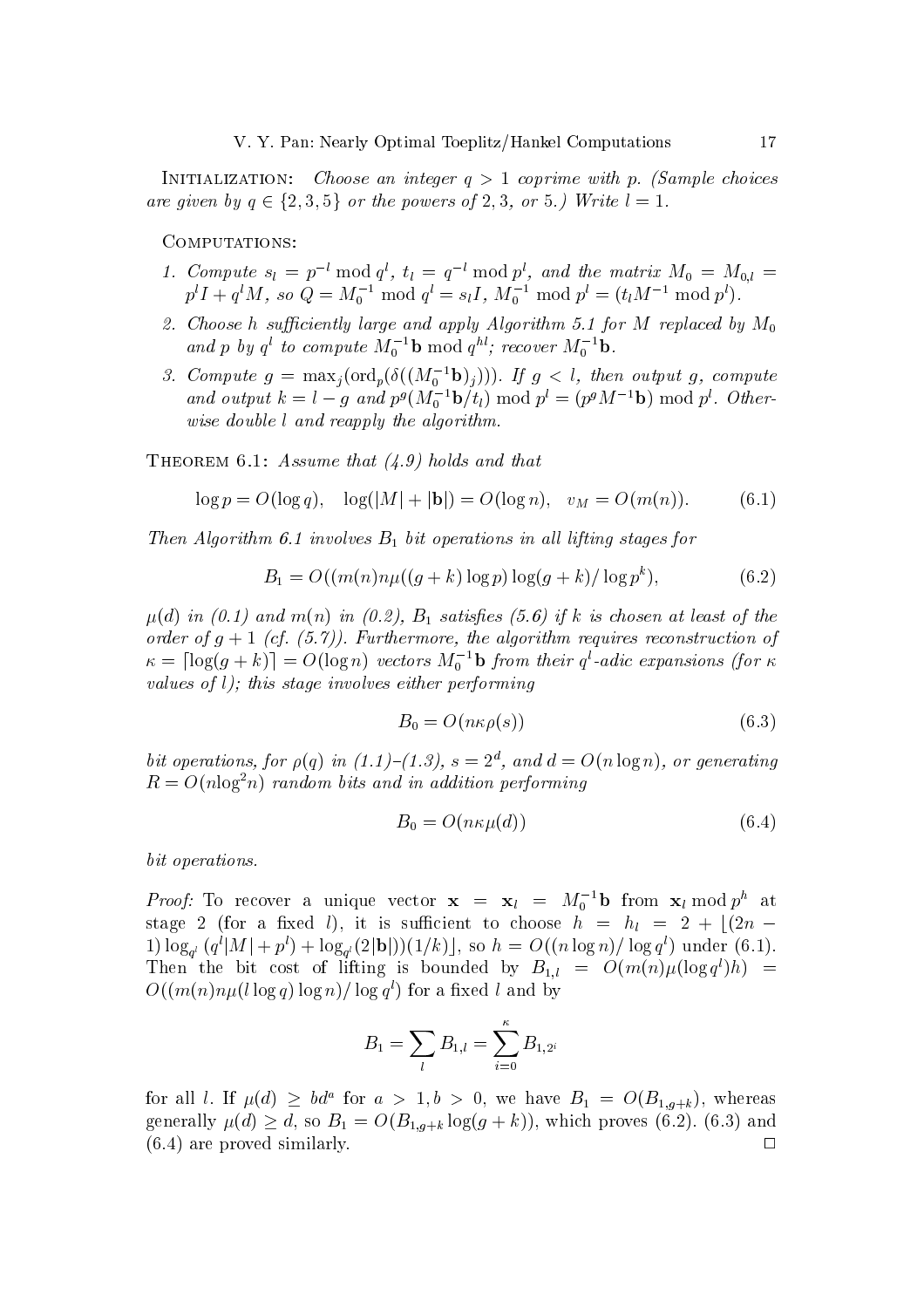With Algorithm 6.1 we cannot keep the computation of  $x = M^{-1}b$  in binary form (which is practically most desirable) because the primes  $p$  and  $q$  are distinct and thus cannot both equal 2. The next algorithm is free of this deficiency and still supports Theorem 6.1 although requires a refined analysis to bound the number  $h = h(l)$  of lifting steps for each l.

ALGORITHM 6.2: Initialization of Toeplitz-Hensel's lifting by using variable diagonal (cf.  $(PO0)$ ).

INPUT:  $M \in \mathbb{Z}^{n \times n}$ ,  $\mathbf{b} \in \mathbb{Z}^n$ , and an integer  $p > 2$ .

OUTPUT: two integers:  $k > 0$  and  $g \geq \max_i(\text{ord}_p(\delta((M^{-1}\mathbf{b})_i)))$ , and vector  $(p^g M^{-1}$ **b**) mod  $p^{g+k}$ .

INITIALIZE: Compute an integer

$$
l_0 \ge 1 + \max\{1, \lfloor 2\log_p |M| \rfloor, \lfloor 2\log_p |{\bf b}| \rfloor \},\tag{6.5}
$$

so  $|M| + |{\bf b}| = O(\log p^{l_0})$ , and write  ${\bf z}_0 = {\bf 0}$ ,  ${\bf r}_0 = {\bf b}$ ,  $l = l_0$ .

COMPUTATIONS:

- 1. Compute the matrices  $M_0 = M + p^l I$  and  $Q = p^{-l} I$ , so  $M_0 Q I = Q M_0$  $I = p^{-l}M$ ; compute the integer  $h = \lceil 2\log_p(2n|M_0|^{2n-1}|\mathbf{b}|)/l \rceil$ .
- 2. Recursively compute the vectors  $\mathbf{z}_{i+1} \mathbf{z}_i = Q\mathbf{r}_i = p^{-l}\mathbf{r}_i$ ,  $\mathbf{r}_{i+1} = \mathbf{b} M_0 \mathbf{z}_{i+1} = \mathbf{r}_i - M_0 Q \mathbf{r}_i = -p^{-l} M \mathbf{r}_i, i = 0, 1, \dots, h-1.$
- 3. Recover  $\mathbf{z} = M_0^{-1} \mathbf{b}$  from  $\mathbf{z}_h$  by using the numerical rational roundoff algorithm supporting Theorem 1.1 (see  $(6.6)$  below).
- 4. Proceed as in stage 3 of Algorithm 6.1, that is, compute  $g =$  $\max_j(\text{ord}_p(\delta(M_0^{-1} \mathbf{b})_j))$ . If  $g < l$ , output g, compute and output  $k = l - g$ and  $(p^g M_0^{-1}$ **b**) mod  $p^{g+k}$ . Otherwise double l and reapply the algorithm.

Let us analyze this algorithm. Stage 1 is the customary residual correction algorithm for iterative improvement of approximation to  $z$  (see Skeel 1980 (S80), (GL96, Section 3.5.3), Higham 1996 (H96)), which we employ in the place of Hensel's lifting. (Compare numerical computations with binary computations modulo  $p^{-u}$  where u is the machine precision or the word length.) We have

$$
\mathbf{z} - \mathbf{z}_h = M_0^{-1}(\mathbf{b} - M_0 \mathbf{z}_h) = M_0^{-1} \mathbf{r}_h,
$$
  

$$
\mathbf{r}_h = -p^{-l} M \mathbf{r}_{h-1} = (-p^{-l} M)^h \mathbf{r}_0 = (-p^{-l} M)^h \mathbf{b}.
$$

So  $|z - z_h| \le (p^{-l}|M|)^h |\mathbf{b}|/|M_0|$ .

For  $l \ge l_0$  in (6.5), we have  $|M| < p^{l/2}$ ,  $|\mathbf{b}| < p^{l/2}$ ,  $p^l + p^{l/2} > |M_0| > p^l - p^{l/2} \ge$  $(p^{l/2}-1)p^{l/2}$ , and

$$
|\mathbf{z} - \mathbf{z}_h| < p^{-nt/2}.\tag{6.6}
$$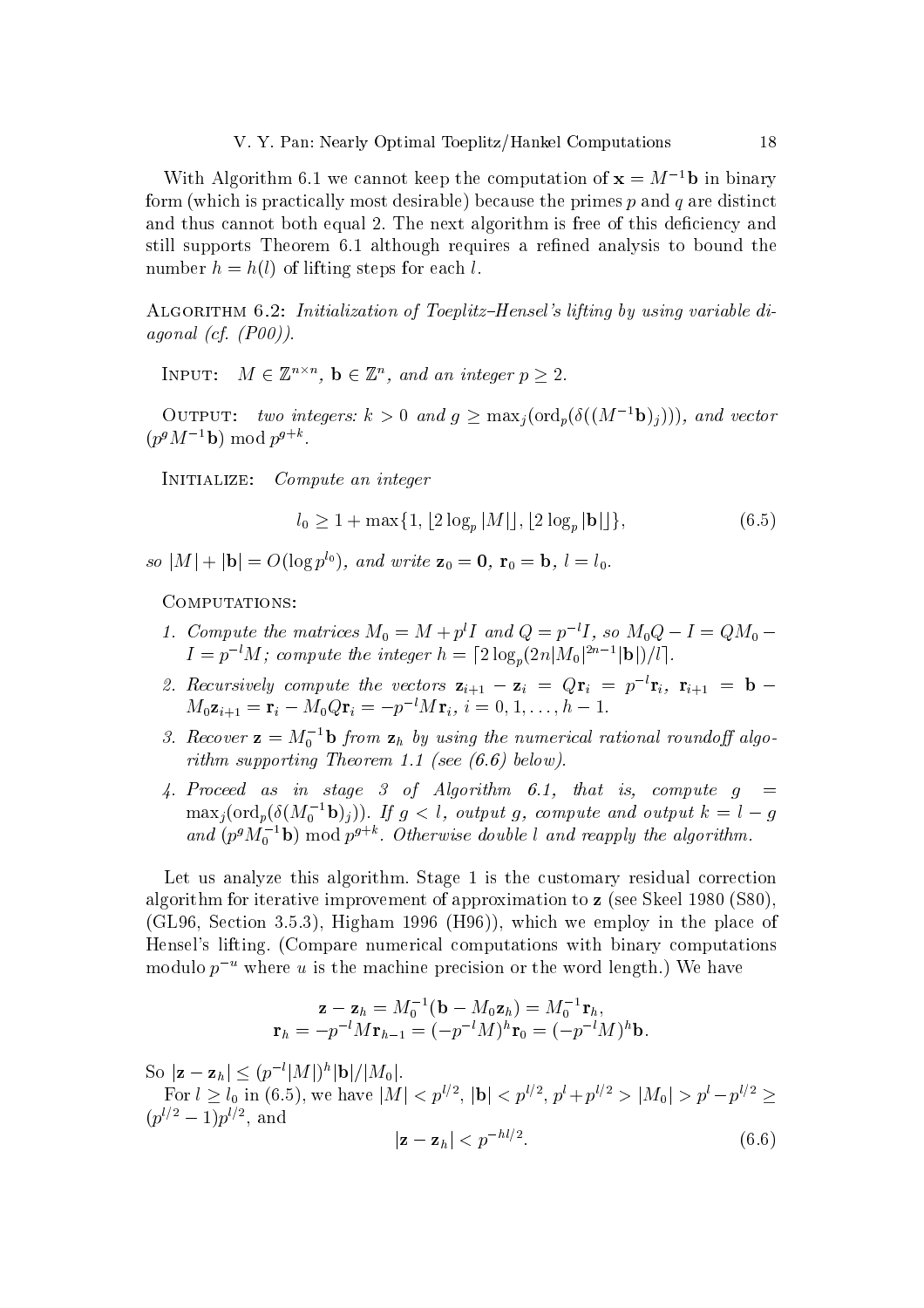Therefore, average iteration step in stage 1,

$$
\mathbf{z}_{i+1} - \mathbf{z}_i = p^{-l} \mathbf{r}_i, \quad \mathbf{r}_{i+1} = -p^{-l} M \mathbf{r}_i,
$$

contributes at least  $l - \log_p |M| \ge l/2$  additional correct terms to the *p*-adic representation of z. Rounding the components of  $\mathbf{r}_{i+1}$  to (say) l leading terms destroys at most a single correct  $p$ -term per component, whereas the computational precision stays bounded to  $O(l \log p)$  bits. (This argument is a simplification of the routine error analysis of the iterative improvement algorithm (S80), (H96); in our case Q is in the very special simple form of  $p^{-l}I$ .)

Now, to ensure correct recovery of z with using the numerical rational roundoff algorithm supporting Theorem 1.1, it is sufficient to approximate z by  $z_h$  within the error norm less than  $1/(2|M_0|^{2n-1})|\mathbf{b}|$ . Due to (6.5), (6.6), we achieve this as soon as

$$
p^{h l/2} > 2(p^l + p^{l/2})^{2n-1} p^{l/2} \ge 2|M_0|^{2n-1} |\mathbf{b}|,
$$

that is, as soon as

$$
(hl/2)\log p \ge ((2n - (1/2))l)\log p + 2n
$$

This inequality holds for  $h > 4n - 1 + 4n/\log p^l$ .

By using this bound on h and the bound  $O(l \log p)$  on the precision of computing for a fixed l, we deduce the same bit cost estimates of Theorem 6.1 for  $p$ replacing  $q$ .

The value of q computed by Algorithms 6.1 and 6.2 may exceed  $q_{-}$  in (5.2) but not the value  $2 \text{ ord}_n(\det M)$ . By our experiments in (Wa), even  $\text{ord}_n(\det M)$ is rarely large, and in the rare cases where it is large, we may shift to a slower backup algorithm. We may detect this case by imposing an upper bound on  $l$  and stopping if this bound is exceeded. For completeness, we cover our algorithms in this unlikely case as well, by allowing l grow unbounded.

In the alternative initialization algorithm in  $(Pa)$ , the recovery is confined to the very end of the solution algorithm and the bit cost of the initialization decreases dramatically to the bound

$$
B = O((m(n)\log n)\mu(\log(g+k)\log p)),\tag{6.7}
$$

for a fixed p (see Theorem 12.1 in  $(Pa)$ ). The overall bit cost bound, however, does not decrease that dramatically because of the impact of the lifting and rational number reconstruction stages. The next asymptotic estimates are based on combining  $(3.3)$ ,  $(4.12)$ ,  $(5.4)$ ,  $(5.6)$ ,  $(5.7)$  and  $(6.7)$ .

THEOREM 6.2: Suppose M is a nonsingular  $n \times n$  integer Toeplitz matrix,  $\mathbf{b} \in$  $\mathbb{Z}^n$ ,  $\epsilon > 0$ . Let (3.1), (3.4), (4.9), (4.10), and (5.7) hold. Then it is sufficient to perform  $B_0 + B_1 + B$  bit operations for  $B_1$  in (5.6), B in (6.7), and  $B_0$  in (3.3) or, alternatively, to generate  $O((n \log n) \log(1/\epsilon))$  random bits and in addition to perform  $B_0 + B_1 + B$  bit operations for  $B_1$  in (5.6), B in (6.7), and  $B_0$  in  $(4.12)$  to compute the vector  $\mathbf{x} = M^{-1}\mathbf{b}$  and to verify that  $M\mathbf{x} = \mathbf{b}$  holds true, allowing a probability of failure of at most  $\epsilon$ .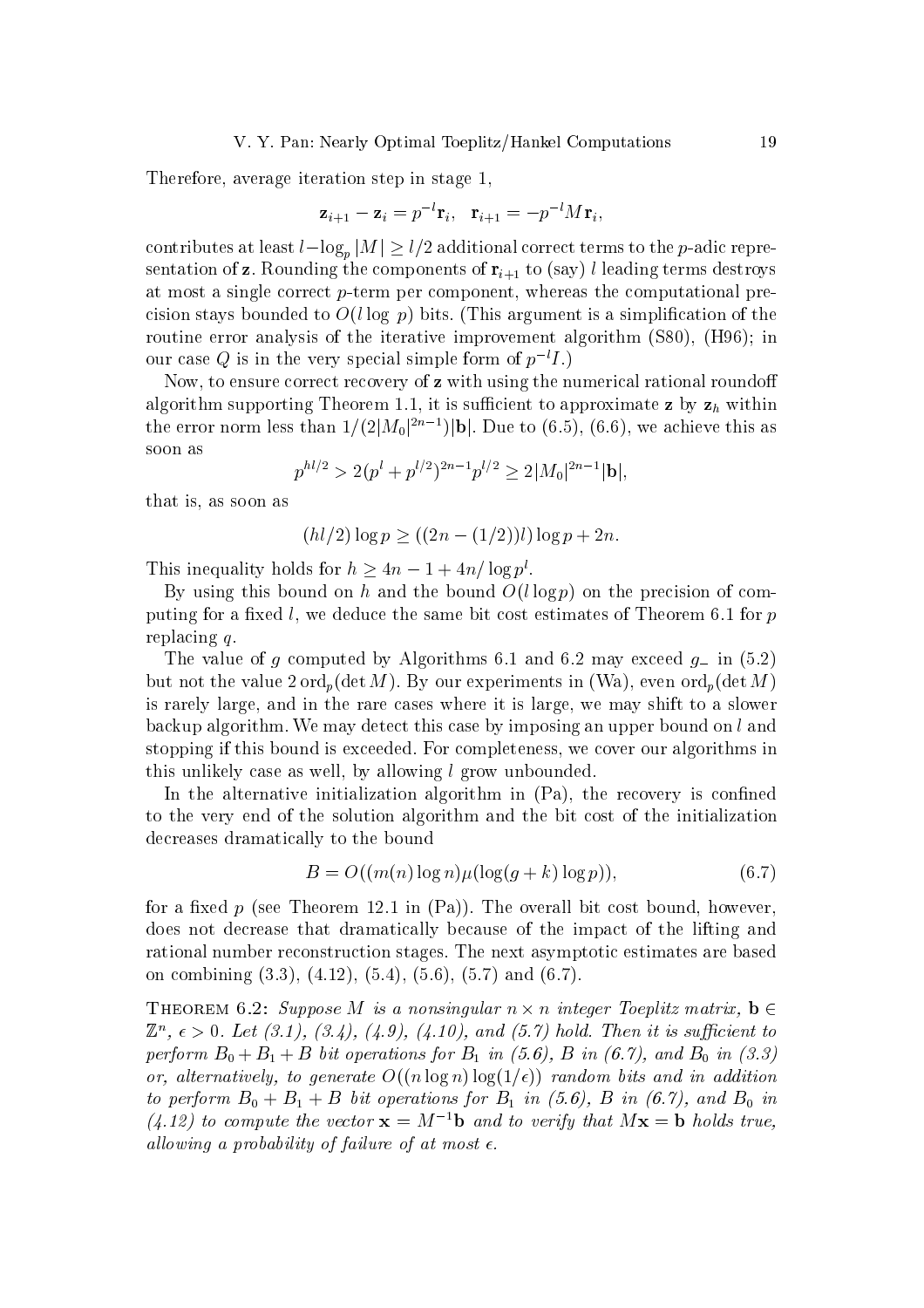Theorem 6.2 can be supported by a hybrid algorithm using our lifting, the fast rational number reconstruction in (PW02), (WPa), and initilaization in (Pa) but alternatively just by the algorithms in (Pa) performed modulo a sufficiently high prime power and by the subsequent fast recovery of the rational solution by the algorithms in  $(PW02)$ ,  $(WPa)$ .

Let us express  $B_0, B_1$  and B in terms of n. Recall that  $d = \log s$  $O(n \log(|M| + |\mathbf{b}|))$ , so  $d = O(n \log n)$  if  $\log \gamma = O(\log n)$ . Thus

$$
B_0 = O(n\mu(n\log n)) \text{ in (4.12)};
$$
 (6.8)

$$
B_0 = O((n \log n)\mu(n \log n)) \text{ in (3.3).}
$$
 (6.9)

Furthermore,  $B_1 = O((m(n)n \log n)\mu(k \log p)/(k \log p))$  in (5.6) and  $B =$  $O((m(n)\log n)\mu(k\log p))$  in (6.7) assuming (5.7) where  $k\log p = O(n\log n)$ . Summarizing, we have

$$
B_0 + B_1 + B = O((m(n)\mu(n\log n)),\tag{6.10}
$$

whereas

$$
B_0 + B_1 + B = O((m(n)n \log n)\mu(\log n)) + B_0 \tag{6.11}
$$

where  $g = O(1)$  and  $B_0$  is in (6.8) or (6.9) (cf. (0.3)).

*Remark: Generalized Newton's iteration.* We may perform generalized Newton's iteration for matrix inversion.

$$
X_0 = Q, \quad X_{i+1} = 2p^g X_i - X_i M X_i \text{ mod } p^{(g+k)2^{i+1}}, \quad i = 0, 1, \dots, h,
$$

with the precision of  $[(g+k)2^{i+1})\log p]$  bits in the *i*-th step; in *h* steps it outputs the matrix  $X_h$  satisfying  $MX_h = p^{g2^h} I \text{ mod } p^{(g+k)2^h}$ . Roughly the same progress as in  $k2^h$  steps of generalized Hensel's lifting algorithms is now achieved in h steps. This is similar to the effect of the accelerated generalized Hensel's lifting defined in our Remark in the previous section, and this effect can be exploited for parallel acceleration of lifting (P00) where the number of lifting steps is a bottleneck. The transition from Hensel's to Newton's lifting for matrix inversion does not generally decrease the overall bit operation cost, because the precision of computing grows dramatically. The parallel algorithm in (P00) uses lifting and is quite involved, to a large extent because it uses Algorithm 6.2 for the initialization of lifting; since Algorithm 6.1 is much simpler conceptually, its substitution for Algorithm 6.2 would substantially simplify the algorithm analysis in  $(P00)$ .

## 7. Probability of degeneration in  $\mathbb{Z}_{p^{g+1}}$

By Theorem 6.1, the bit cost of solving the system  $Mx = b$  is roughly proportional to  $\mu(g+1)$  where  $\mu(d)$  is in (0.1) and g is expressed via p and M in (5.2).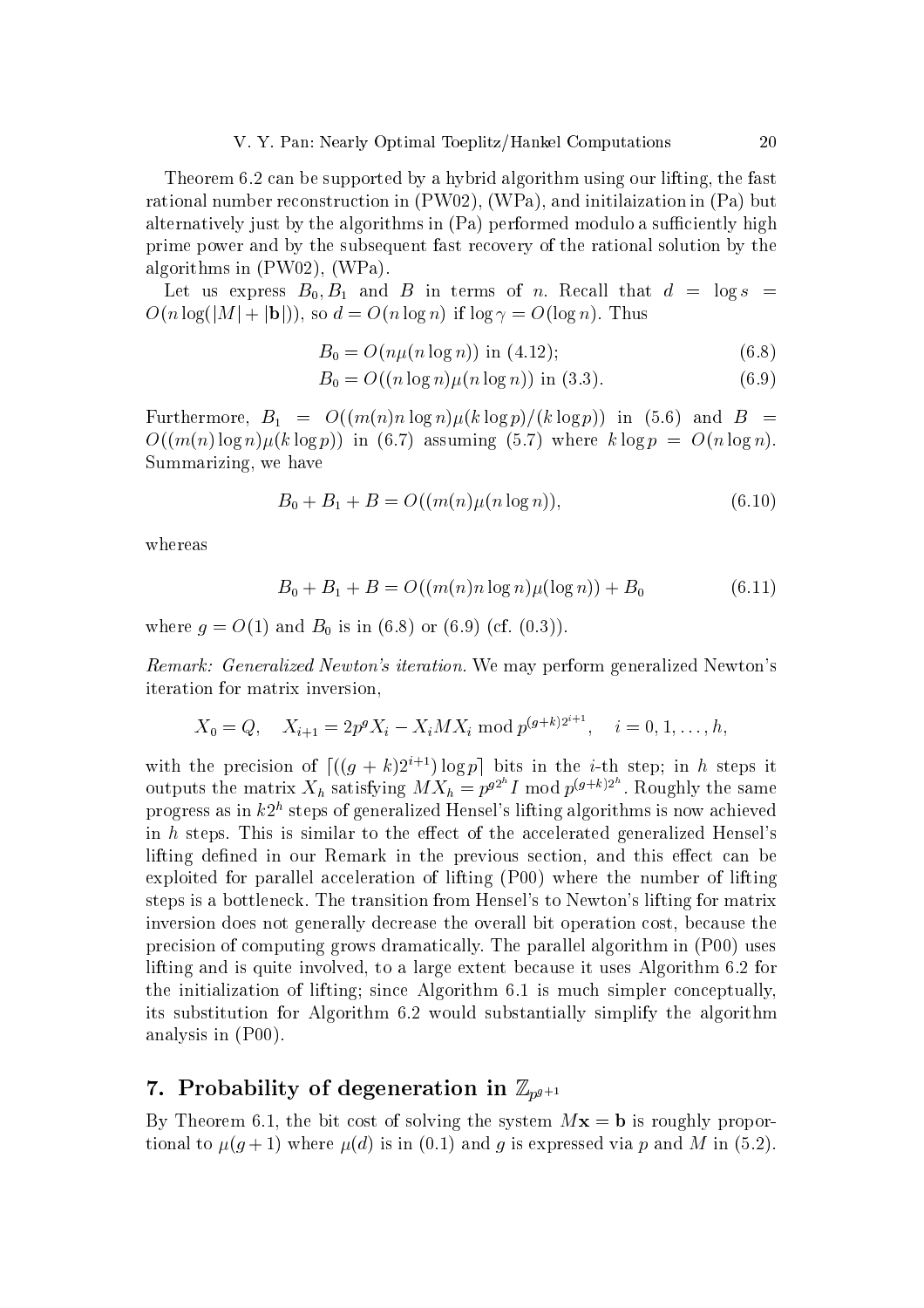Next, we let a positive integer  $g + 1$  and a nonsingular matrix  $M \in \mathbb{Z}^{n \times n}$  be fixed and a prime  $p$  be randomly sampled in a fixed range, then we estimate the probability that M becomes singular in  $\mathbb{Z}_{p^{g+1}}^{n \times n}$ . We begin with some auxiliary estimates where  $\ln = \log_e$  stands for the natural logarithms (with the base  $e = 2.718281...$ ) and  $\pi(y)$  denotes the number of primes not exceeding y.

LEMMA 7.1: (See also (7.3) in this section.) If  $y > 114$ , then  $1 < (\ln y)\pi(y)/y <$ 1.25.

*Proof:* See Rosser and Schoenfeld 1962 (RS62).

LEMMA 7.2: Let  $y \ge 114$ , then  $\pi(y) - \pi(y/20) > y/(\beta \ln y)$  for

$$
\beta = 1/(1 - \alpha) = 1.2049303..., \quad \alpha = \ln 114/(16 \ln 5.7) = 0.17007650.... \tag{7.1}
$$

*Proof:* By Lemma 7.1, we have  $\pi(y) - \pi(y/20) > y/\ln y - 1.25y/(20 \ln(y/20))$ . Observe that  $\ln(y/20)/\ln y$  is monotone increasing as y grows. S<sub>o</sub>  $1.25/(20 \ln(y/20)) \le \alpha/\ln y$ , for  $\alpha$  in (7.1) and  $y \ge 114$ . Combine the above estimates.  $\Box$ 

LEMMA 7.3: (Cf. Corollary 7.8.2 in (P01).) Let  $y, g, h$ , and k be positive integers such that

$$
y \ge 114, \quad 0 < h^{1/k} \le y/20. \tag{7.2}
$$

Let p be a random prime selected in the range  $(y/20, y)$  under the uniform probability distribution. Then Probability (h mod  $p^{g+1} = 0$ ) <  $(\beta k \ln y) / ((g+1)y)$  for  $\beta$  in  $(7.1)$ .

*Proof:* Suppose that in the above range there are exactly l distinct primes whose  $(1+q)$ -th powers divide h. Then the product of these powers also divides h, and therefore we have  $h \ge (y/20)^{(g+1)l}$  because each of the l primes lying in the range  $[y/20, y]$  is at least as large as  $y/20$ . On the other hand,  $h \leq (y/20)^k$  by assumption. Therefore,  $(q + 1)l \le k$ , that is,  $l \le k/(q + 1)$ . Compare the latter upper bound on  $l$  with the lower bound given by Lemma 7.2.  $\Box$ 

THEOREM 7.1: (Cf. Corollary 7.8.3 in (P01).) Suppose that  $q+1$  is a positive integer,  $M \in \mathbb{Z}^{n \times n}$  is nonsingular, and a prime p is randomly sampled from the range  $(y/20, y)$  under the uniform probability distribution in this range where  $y = n^b \ln|M| > 114, b > 1$ . Then we have

 $P = \text{Probability}((\det M) \mod p^{g+1} = 0) < cn^{1-b}/(g+1) = (cn \ln |M|)/(g+1)$ 

for  $c = 16\alpha/(1 - \alpha)$  and  $\alpha$  in (7.1), so  $c = 3.278885445...$ 

 $\Box$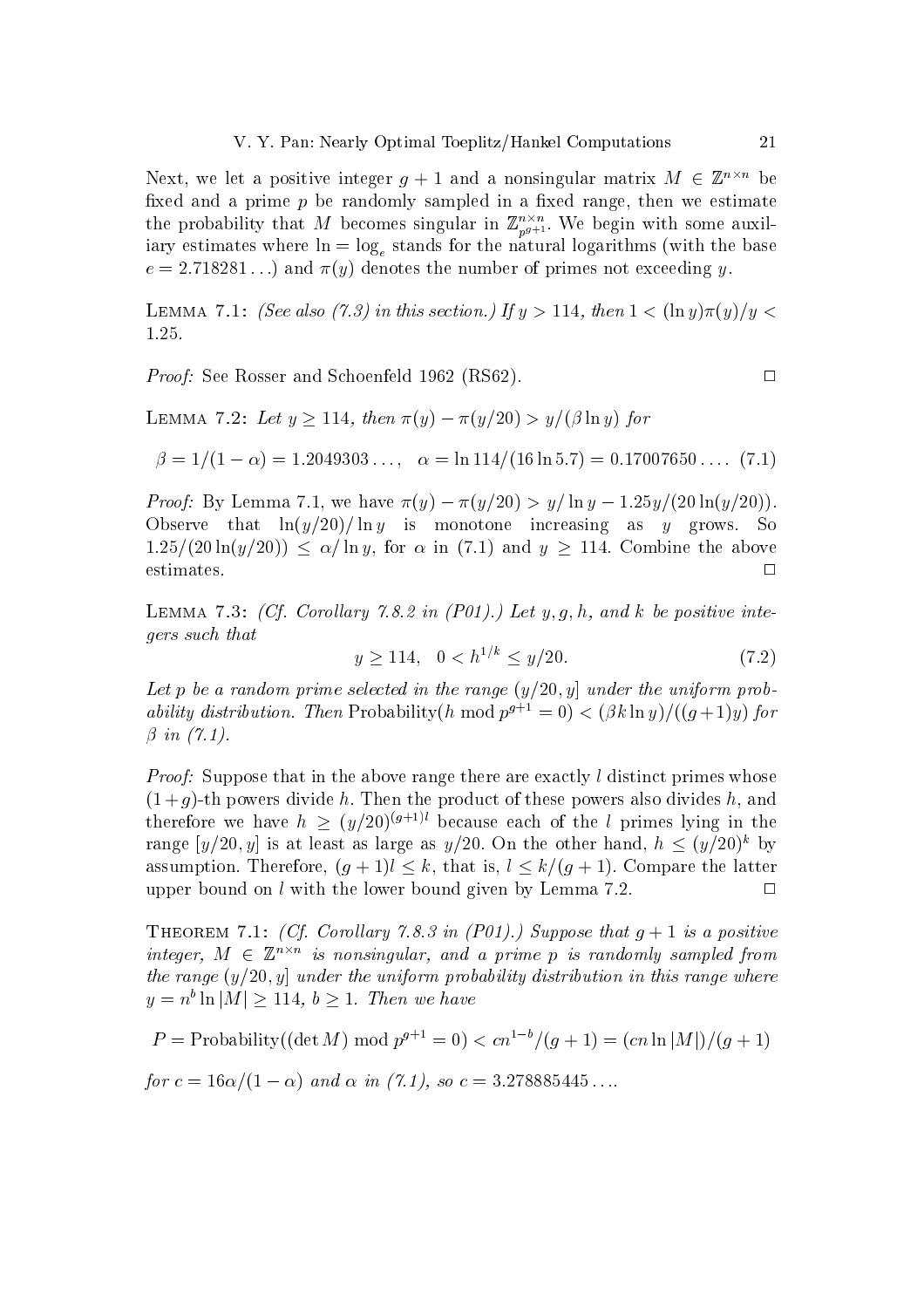*Proof:* Write  $y = n^b \ln|M|$ ,  $h = |\det M|$ ,  $k = (n \ln |M|)/\ln((n^b \ln |M|)/20)$ . Recall that  $h \leq |M|^n$  and deduce that  $k \ln(y/20) \geq \ln h$ , which implies (7.2). Apply Lemma 7.3 and deduce that

$$
P < \frac{\beta n \ln |M|}{(g+1)\ln((n^b \ln |M|)/20)} \frac{\ln(n^b \ln |M|)}{n^b \ln |M|} = \frac{\beta n^{1-b}}{(g+1)(1-\ln 20/\ln y)}
$$

Note that

$$
\frac{1}{1 - \frac{\ln 20}{\ln y}} = \frac{\ln y}{\ln(y/20)} \le \frac{\ln 114}{\ln 5.7}
$$

for  $y \ge 114$ , so

$$
P \le \frac{n^{1-b}\beta}{(g+1)} \frac{\ln 114}{\ln 5.7} = \frac{16\alpha\beta n^{1-l}}{g+1}
$$

for  $\alpha$  and  $\beta = 1/(1 - \alpha)$  in (7.1).

To extend the above results to smaller  $y$ , one may exploit the known extensions of Lemma  $7.1, e.g.,$ 

$$
1 + \frac{1}{2\ln y} < (\ln y)\pi(y)/y < 1 + \frac{3}{2\ln y} \tag{7.3}
$$

for  $y \geq 59$  (see (GG99, Theorem 18.7)).

By combining Theorem 7.1 with our algorithms in Sections 3–6, we deduce the following estimates.

THEOREM 7.2: Assume that (4.10) holds for a given  $\varepsilon$ , a nonsingular Toeplitz matrix  $M \in \mathbb{Z}^{n \times n}$ , and a vector  $\mathbf{b} \in \mathbb{Z}^n$  such that

$$
\log \max\{|M|, |\mathbf{b}|, 1/\varepsilon\} = O(\log n)
$$

Then there are algorithms which output either FAILURE (with a probability of at most  $\varepsilon$ ) or the correct solution **x** to the linear system  $M$ **x** = **b** and which generate R random bits and perform  $B = B_0 + B_1$  bit operations where  $B_1 =$  $O(nm(n)\mu(\log n))$  and one may yield either

a)  $R = O(n \log^2 n)$ ,  $B_0 = O(B_1)$ , or

b) 
$$
R = O(\log n), B_0 = O(n\rho(n\log n))
$$

for  $m(n)$  in (0.1),  $\mu(d)$  in (0.2), and  $\rho(d)$  in (1.1)-(1.3).

*Proof:* (Cf. also Remark below.) Combine Theorems 4.2, 6.1 and 7.1, Corollaries 4.1 and 5.1, and our first Remark in Section 5 with either Theorem 3.3 to support part(a) or Theorem 3.2 to support part(b).  $\Box$ 

Remark: The latter asymptotic estimates can be proved based on Theorem 7.1 for  $q = 0$ ; by increasing q, we may decrease the bound y (which defines the range for a random prime  $p$ ) at the expense of increasing  $B$  by a constant factor.

 $\Box$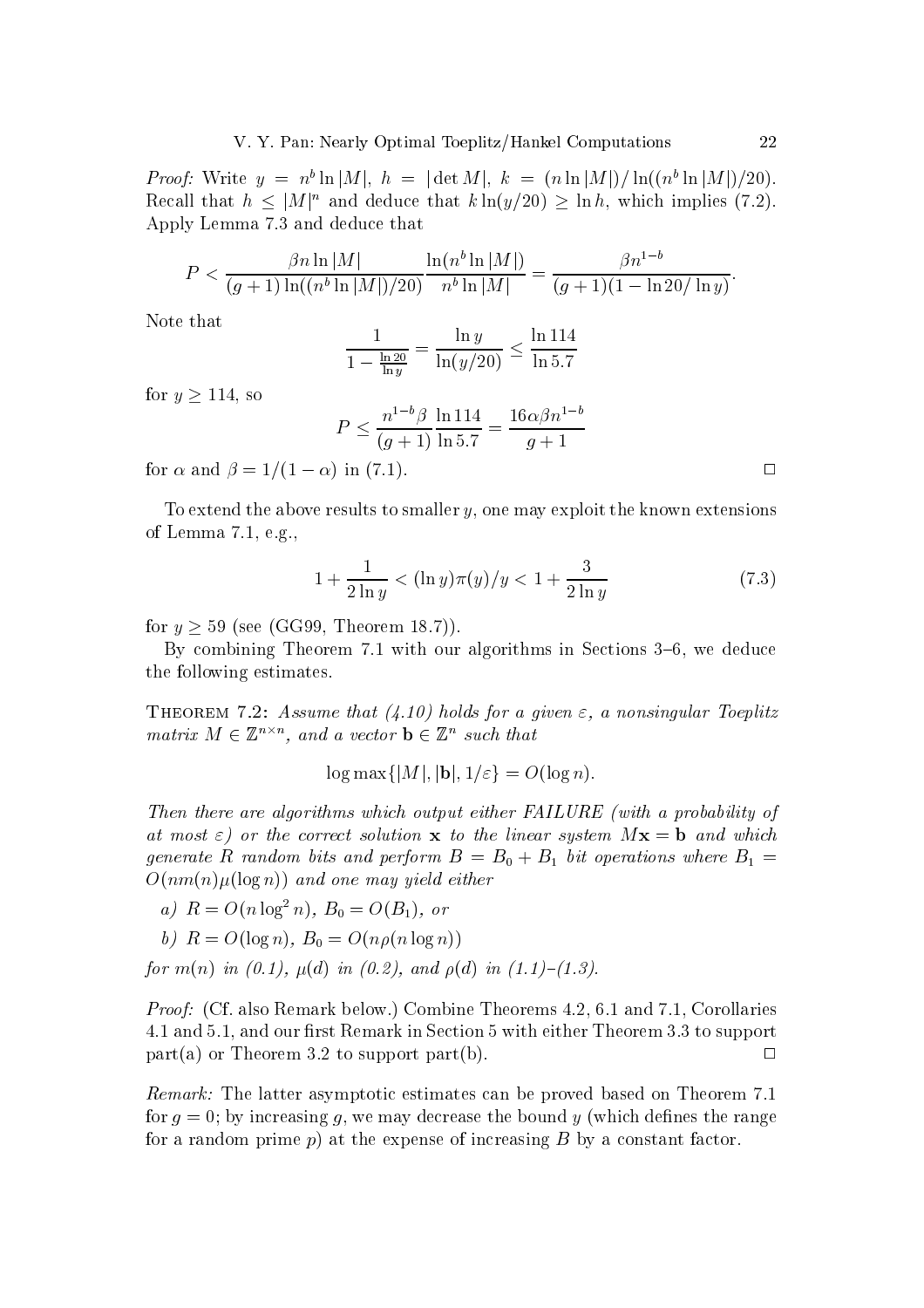## 8. Avoiding degeneration for a fixed p

In practice, computations in  $\mathbb{Z}_{p^{g+1}}$  can be substantially simplified by preconditioning if  $p^{g+1}$  is fixed or varies in a relatively small range. Furthermore, for  $p = 2$ , the computations are binary, and their simplification is most significant even with no preconditioning.

These observations raise the derandomization problem of implementing our algorithm for fixed  $p^{g+1}$ . Clearly, we cannot supply the input matrix  $Q =$  $p^g M^{-1}$  mod  $p^{g+1}$  if det  $M = 0$  in  $\mathbb{Z}_{p^{g+1}}$ , so we should apply our faster algorithms in the case where  $(\det M) \bmod p^{g+1} \neq 0$  and otherwise back them up by slower algorithms which are insensitive to vanishing det M in  $\mathbb{Z}_{p^{g+1}}$ . Now our problem is twofold:

- a) estimating which fraction of all Toeplitz matrices in  $\mathbb{Z}_{p^{g+1}}^{n \times n}$  are nonsingular in  $\mathbb{Z}_{p^{g+1}}^{n \times n}$  and
- b) modifying our lifting algorithms to extend them to all or a large part of the remaining Toeplitz matrices in  $\mathbb{Z}_{ps+1}^{n \times n}$ .

Here are some relevant comments.

a) For  $g = 0$  and any p and n, the singular matrices make up the fraction of exactly 1/p in the space of all matrices in  $\mathbb{Z}_p^{n \times n}$ .

THEOREM 8.1: (Kaltofen and Lobo 1996 (KL96).) For any pair of a prime p and a natural n, the singular matrices make up a fraction of  $1/p$  in the space of all Hankel (or Toeplitz) matrices in  $\mathbb{Z}_n^{n \times n}$ .

*Proof:* We give a shorter proof versus (KL96) by obtaining it as a corollary of Proposition 9.1 on page 158 in (BP94). This proposition defines a bijection map of all pairs  $(h, H)$  of  $h = h_{2n-1} \in \mathbb{Z}$  and Hankel matrices H in  $\mathbb{Z}_p^{n \times n}$  to all ratios  $\frac{u(x)}{v(x)}$  of polynomials  $u(x)$  and  $v(x)$  over  $\mathbb{Z}_p$  where  $\deg v(x) = n$ ,  $\deg u(x) < n$ ; the map is also a bijection where it is restricted to mapping the pairs of integer h and nonsingular H to coprime polynomials  $u(x)$  and  $v(x)$ . Clearly, coprime pairs make up a fraction of  $1/p$  in the set of all polynomials  $u(x)$  and  $v(x)$  of this class. (Indeed, fix all coefficients of  $u(x)$  and  $v(x)$  except for the x-free term of  $v(x)$ , which would vary in  $\mathbb{Z}_p$ .) The bijection extends the estimate  $1/p$  to Hankel matrices, and the map  $HJ = T$  extends it further to Toeplitz matrices.  $\Box$ 

Both proofs in (KL96) and above do not easily extend to the rings  $\mathbb{Z}_{p^g}$  for  $g > 1$  but our experimental computations for  $p = 2$  show that the singular matrices also make up a small fraction in the space of all  $n \times n$  Hankel (or Toeplitz) matrices in  $\mathbb{Z}_{p^g}$  for larger g (see (Wa)).

b) A trivial extension of our algorithms to cover a larger subclass of Toeplitz inputs is by increasing  $g$ , and each of Algorithms 6.1 and 6.3 computes  $g$  such that a fixed M nonsingular in Z remains nonsingular in  $\mathbb{Z}_{p^{g+k}}$  for a fixed positive k. If this g is large, however, then the computations in  $\mathbb{Z}_{p^{g+k}}$  may become too costly, so we stop increasing q and report failure as soon as the algorithm detects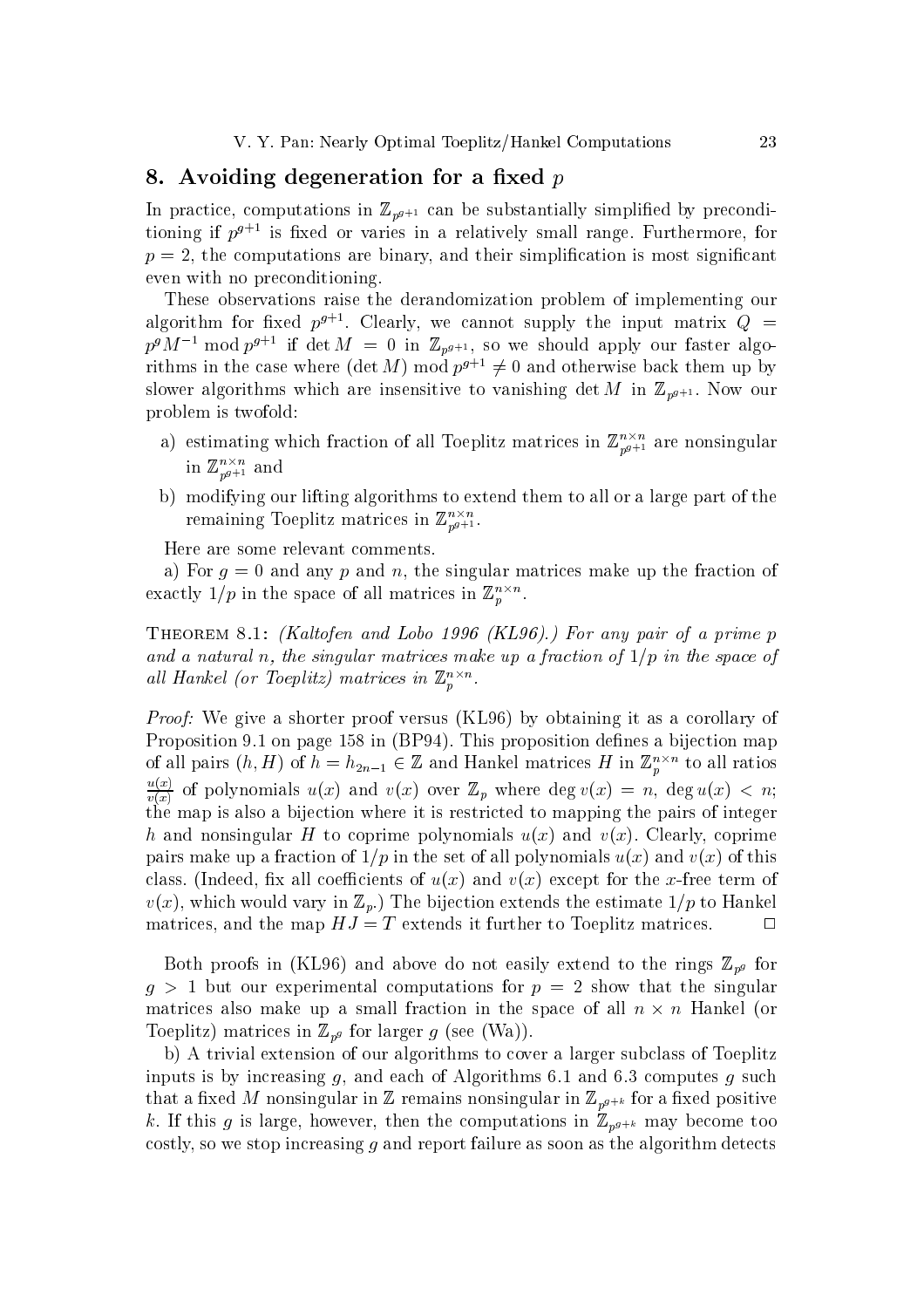that g exceeds a fixed bound  $g_+$ . This detection is a by-product of Algorithms 6.1 and 6.3 which we simplify in this case by terminating them earlier and thus avoiding costly computations with a high precision. The problem arises, however, whether after the early termination we may resume computations by modifying our algorithms and still solve the system  $Mx = b$  efficiently.

In this section, we show a recipe towards this goal. We reduce the solution of the system  $M\mathbf{x} = \mathbf{b}$  in  $\mathbb{Z}_{p^{g+1}}^n$  (and consequently computation of a generator for the inverse Q of M in  $\mathbb{Z}_{p^{g+1}}^{n \times n}$  to solving a reasonably small number of linear systems with the coefficient matrices of the form

$$
M_i = M - U_i V_i \tag{8.1}
$$

where  $U_i, V_i^T$  are random Toeplitz matrices in  $\mathbb{Z}_q^{n \times i}$ , q is a sufficiently large integer in the range

$$
q = O(n^5),\tag{8.2}
$$

and i is relatively small,  $i = O(1)$ . The recipe relies on the following result from  $(EGV00).$ 

THEOREM 8.2: For two positive integers i and n,  $i < n$ , a prime p, and a nonsingular matrix M in  $\mathbb{Z}^{n \times n}$ , let  $U_i = U_{i,j}$  and  $V_i^T = V_{i,j}^T$  denote pairs of two random matrices in  $\mathbb{Z}_q^{n \times i}$  for  $j = 1, 2, ..., 450$  and a sufficiently large q in (8.2) and let the matrices  $M_i = M_{i,j}$  be defined by (8.1). Then with a probability<br>of at least 1/2, we have  $s_{n-i}(M) = \gcd(s_n(M), \gcd_{j=1}^{450}(s_n(M_{i,j}))$ . To increase<br>the probability bound above  $1 - \varepsilon$  for a fixed positive  $\varepsilon$ ,  $j_{+} = O(\log(1/\varepsilon))$  matrices  $M_{i,j}$ .

Besides Theorem 8.2, we rely on a well known statistical observation (ABM99). (EGV00) whose formally proved support is so far limited to an average case result for general but not for Toeplitz matrices). More precisely, according to this result (EGV00), the value  $s_{n-i}(M)$  for a random integer matrix M, is unlikely to exceed 1 except for a few smaller i. Thus we fix sufficiently large constants  $i_+$  and  $j_+$ and suppose (based on Theorem 8.2 and the cited statistical evidence) that

$$
s = \gcd(s_n(M), \gcd_{j=1}^{j+}(s_n(M_{i,j}))) = 1
$$
\n(8.3)

for some  $i \leq i_+$ . (In fact we just need a weaker assumption that s is coprime with a fixed base prime p.) More precisely, we call a fixed (Toeplitz) matrix  $M \in \mathbb{Z}^{n \times n}$ by  $(i_+, j_+)$ - extraordinary unless (8.3) holds.

Finally, we also need the (Sherman-Morrison)-Woodbury formula (GL96. page  $50$ :

$$
M^{-1} = (M_i + U_i V_i)^{-1} = M_i^{-1} - M_i^{-1} U_i (I_i + V_i M_i^{-1} U_i)^{-1} V_i M_i^{-1},
$$
 (8.4)

which holds provided that the matrices  $M_i$  and at least one of M and

$$
W_i = I_i + V_i M_i^{-1} U_i \tag{8.5}
$$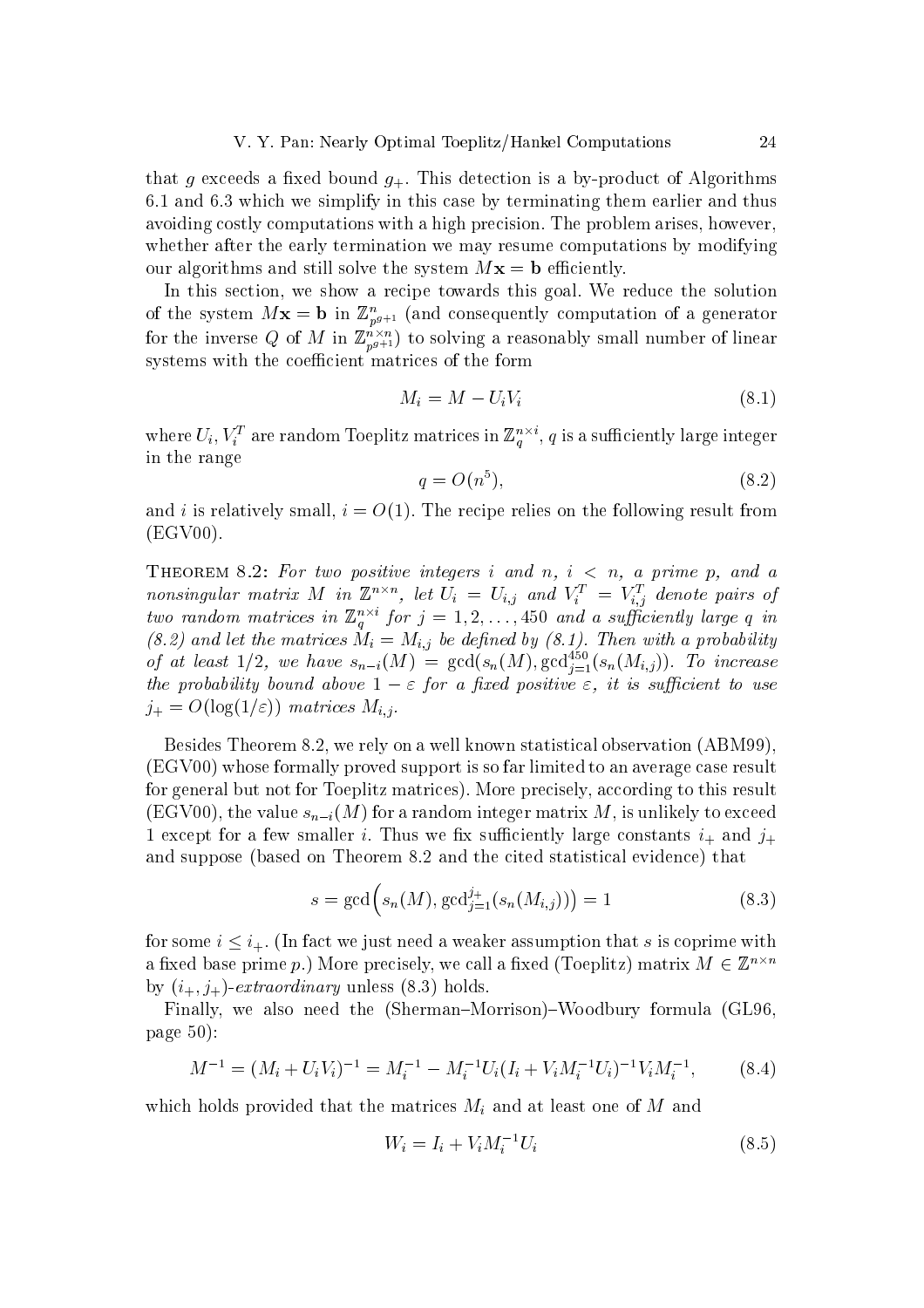are nonsingular for  $n \times i$  matrices  $U_i$  and  $V_i^T$ . The formula follows from the equations

$$
M_i U_i V_i M^{-1} = U_i W_i^{-1} V_i = M^{-1} U_i V_i M_i, \tag{8.6}
$$

which can be easily proved by using infinitesimal transformation of  $U_i$  and  $V_i$ into  $n \times n$  nonsingular matrices.

ALGORITHM 8.1: (See our Examples 9.2 and 9.3.)

INPUT: a prime p, four positive integers  $1+g_+, i_+, j_+,$  and  $k_+,$  a nonsingular Toeplitz matrix  $M \in \mathbb{Z}^{n \times n}$  such that  $s_1(M)$  is coprime with p (this condition can be ensured by scaling M), a vector  $\mathbf{b} \in \mathbb{Z}^n$ , and a Subroutine **S** (see (Pa) and our Remark at the end of this section), which for a given matrix  $W \in \mathbb{Z}^{n \times n}$  computes the minimum integer  $q(W)$  and a matrix  $Q = Q(W) = p^{g(W)}W^{-1}$  mod  $p^{g(W)+k}$ such that  $WQ = p^{g(W)}I$  mod  $p^{g(W)+k}$  for a fixed positive integer k.

OUTPUT: EXTRAORDINARY (that is, M is found to be an  $(i_+, j_+)$ . extraordinary matrix) or the minimum integer q and a vector  $y = p^g M^{-1}b$  mod  $p^{g+k}$ , that is, such that  $My = p^g b \mod p^{g+k}$  and  $g \leq g_+$ .

INITIALIZE: write  $i=0$  and compute a sufficiently large q satisfying  $(8.2)$ .

COMPUTATIONS:

- 1. Write  $j = 1$ . Sample two random Toeplitz matrices  $U_{i,j}$  and  $V_{i,j}^T$  from  $\mathbb{Z}_q^{n \times i}$ , then compute the matrix  $M_{i,j} = M - U_{i,j}V_{i,j}$  and invoke the Subroutine S for  $W = M_{i,j}$ . If  $g(W) \leq g_+$ , write  $g_i = g(W)$ ,  $Q_i = Q(W)$ . (In this case  $Q_i = p^{g_i} M_{i,j}^{-1}$  mod  $p^{g_i+k}$ , and it remains to apply  $(8.3)$ – $(8.5)$  to compute the vector  $(p^g \tilde{M}^{-1} \mathbf{b})$  mod  $p^{g+k}$ , for  $M = M_i + U_i V_i$ , with  $M_i = M_{i,j}$ ,  $U_i = U_{i,j}$ ,  $V_i = V_{i,i}$ . This computation is specified in stages 2–6 below.) If  $g(W) > g_+$ but  $j < j_+$ , then increase j by 1 and repeat stage 1. If  $j = j_+$  and  $i < i_+$ , then write  $j = 1$ , increase i by 1, and repeat stage 1. (One may also consider a policy of more rapidly increasing, e.g., doubling i.) Otherwise  $j = j_+,$  $i = i_+$ , then stop and output EXTRAORDINARY.
- 2. Compute the  $i \times i$  matrix  $W_i = p^{g_i} I + V_i Q_i U_i$ .
- 3. Apply Gaussian elimination with pivoting to compute the minimum integer  $\bar{g}$  and the matrix  $T_i$  such that  $W_i T_i = p^{\bar{g} - g_i} I \text{ mod } p^{\bar{g} - g_i + k}$ , so  $T_i =$  $p^{\bar{g}-g_i}W_i^{-1}$  mod  $p^{\bar{g}-g_i+k}$ . (*i* is expected to be quite small, and if so the computation is not expensive.)
- 4. Compute the vectors  $\mathbf{u}_i = p^{g_i} M_i^{-1} \mathbf{b} \bmod p^{g_i+k}$  and  $\mathbf{v}_i = p^{\bar{g}} U_i T_i V_i \mathbf{u}_i \bmod p^{g_i+k}$  $p^{\bar{g}+k}$ . (By (8.6), we have  $\mathbf{v}_i = p^{\bar{g}} M^{-1} U_i V_i M_i \mathbf{u}_i \bmod p^{\bar{g}+k}$  $p^{\bar{g}}M^{-1}U_iV_i$ **b** mod  $p^{\bar{g}+k}$ .
- 5. Compute the vectors  $\mathbf{w}_i = -p^{\bar{g}+g_i} M^{-1} \mathbf{v}_i \bmod p^{\bar{g}+g_i+k}$ ,  $\mathbf{y}_i = \mathbf{w}_i + p^{\bar{g}} \mathbf{u}_i \bmod p^{\bar{g}+g_i+k}$  $p^{\bar{g}+g_i+k}$ .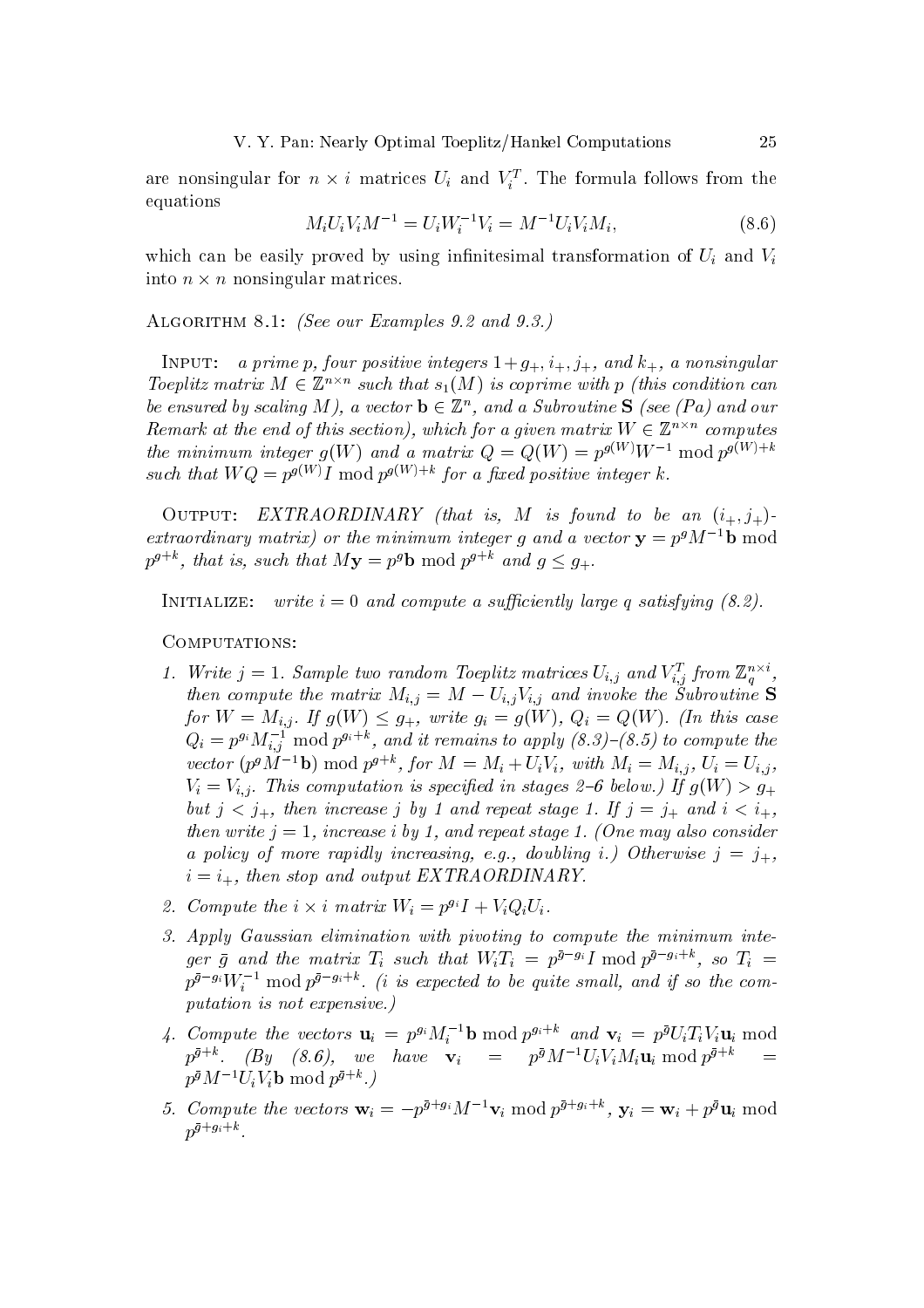6. Compute and output the minimum integer q and the vector y such that  $M\mathbf{y} = p^g \mathbf{b}$  and  $p^{a_i} \mathbf{y} = \mathbf{y}_i$  for some integer  $a_i$ .

*Correctness* of the algorithm is verified by using Theorem 8.2 and equations  $(8.3)$ – $(8.6)$ . The asymptotic computational bit cost is dominated by the cost of invoking Subroutine S at most  $(1 + i<sub>+</sub>)j<sub>+</sub>$  times (assuming that  $i<sub>+</sub>$  is small enough to keep the bit cost at stage 3 lower) and thus (up to the factor of  $(1 + i_{+})j_{+}$  is bounded as in Theorem 6.1 applied for  $q = q_{+}$ . Observe that  $v_{M_i} \leq 4m(n) + n$  and the matrix  $M_i$  has displacement rank 3, so the definition of a generator of the inverse and Theorem 2.11 and Corollary 2.2 are extended (see the definition of the displacement rank and proofs in  $(Pa)$  or  $(P01)$ ) to yield that  $i_{M_i} \leq 6m(n) + 2n$  for  $v_s$  and  $i_s$  defined in Section 2. The number of random bits can be decreased by reusing the same bits for all  $i$ , so it may stay as in Theorem 6.1 for  $q = q_+$ .

For the same upper bound  $1 + g_+$  on the order of p and for larger  $i_+$  and  $j_+$ , the algorithm handles a larger class of input Toeplitz matrices than Algorithms 6.1 and 6.2 do, that is, bounding  $g_p(s_n(M))$  by  $g_{+}$  is now replaced by bounding  $g_p(s_{n-i_+}(M))$  by  $g_+$ , which already for moderate  $i_+$  is a substantially weaker requirement according to the cited statistical evidence.

*Remark:* Subroutine S is the only missing ingredient in Algorithm 8.1, for which each of Algorithms 6.1 and 6.2 can be used. The assumption about minimization of  $q(W)$  is not supported by these algorithms in general but we only need it in a special case where matrix  $M_{i,j}$  is nonsingular modulo p. Indeed the problem is trivial unless p divides  $s_n(M)$ , but p cannot divide both  $s_n(M)$  and  $s_n(M_{i,j})$  for all j due to (8.3). Thus we may just write  $q^+ = 0$  and apply Algorithm 8.1 with Algorithm 6.1 or 6.2 as Subroutine  $S$ .

## 9. Demonstration of Algorithms 3.1, 5.1, and 8.1 by Examples

EXAMPLE 9.1:  $M = \begin{pmatrix} 2 & 1 \\ 3 & 2 \end{pmatrix}$ ,  $\mathbf{b} = \begin{pmatrix} 3 \\ 4 \end{pmatrix}$ , so  $\mathbf{x} = \begin{pmatrix} 2 \\ -1 \end{pmatrix}$ . By applying Algorithm 3.1 for  $p = 2$ ,  $\mathbf{r}^{(0)} = \mathbf{b}$ , we successively compute  $Q = \begin{pmatrix} 0 & 1 \ 1 & 0 \end{pmatrix}$ ,  $\mathbf{u}^{(0)} = \begin{pmatrix} 0 \ 1 \end{pmatrix}$ ,  $\mathbf{r}^{(1)} = \begin{pmatrix} 1 \ 1 \end{pmatrix}$ ,<br> $\mathbf{u}^{(1)} = \begin{pmatrix} 1 \ 1 \end{pmatrix}$ ,  $\mathbf{r}^{(2)} = \begin{pmatrix} -1 \ -2 \end{pmatrix}$ ,  $\mathbf{u}$ 

EXAMPLE 9.2:  $M = \begin{pmatrix} 4 & 1 \\ 6 & 2 \end{pmatrix}$ ,  $\mathbf{b} = \begin{pmatrix} 3 \\ 4 \end{pmatrix}$ , so  $\mathbf{x} = \begin{pmatrix} 1 \\ -1 \end{pmatrix}$ .

- a) By applying Algorithm 5.1 for  $p = 2$ ,  $g = k = 1$ ,  $\mathbf{r}^{(0)} = \mathbf{b}$ , we successively<br>compute  $Q = \begin{pmatrix} 0 & 1 \\ 2 & 0 \end{pmatrix}$ ,  $\mathbf{u}^{(0)} = \begin{pmatrix} 0 \\ 2 \end{pmatrix}$ ,  $\mathbf{r}^{(1)} = \begin{pmatrix} 1 \\ 1 \end{pmatrix}$ ,  $\mathbf{u}^{(1)} = \begin{pmatrix} 1 \\ 2 \end{pmatrix}$ , for  $h = 1, 2, 3$ .
- b) Alternatively, by observing that  $s_2(M) = 2$ ,  $s_1(M) = 1$  and applying Algorithm 8.1 to  $M_1 = M - U_1 V_1$ ,  $U_1 = V_1^T = \begin{pmatrix} 1 \\ 1 \end{pmatrix}$ , and  $\mathbf{b} = \begin{pmatrix} 3 \\ 4 \end{pmatrix}$ , we reduce computation of  $x$  to applying Algorithm 3.1 three times (according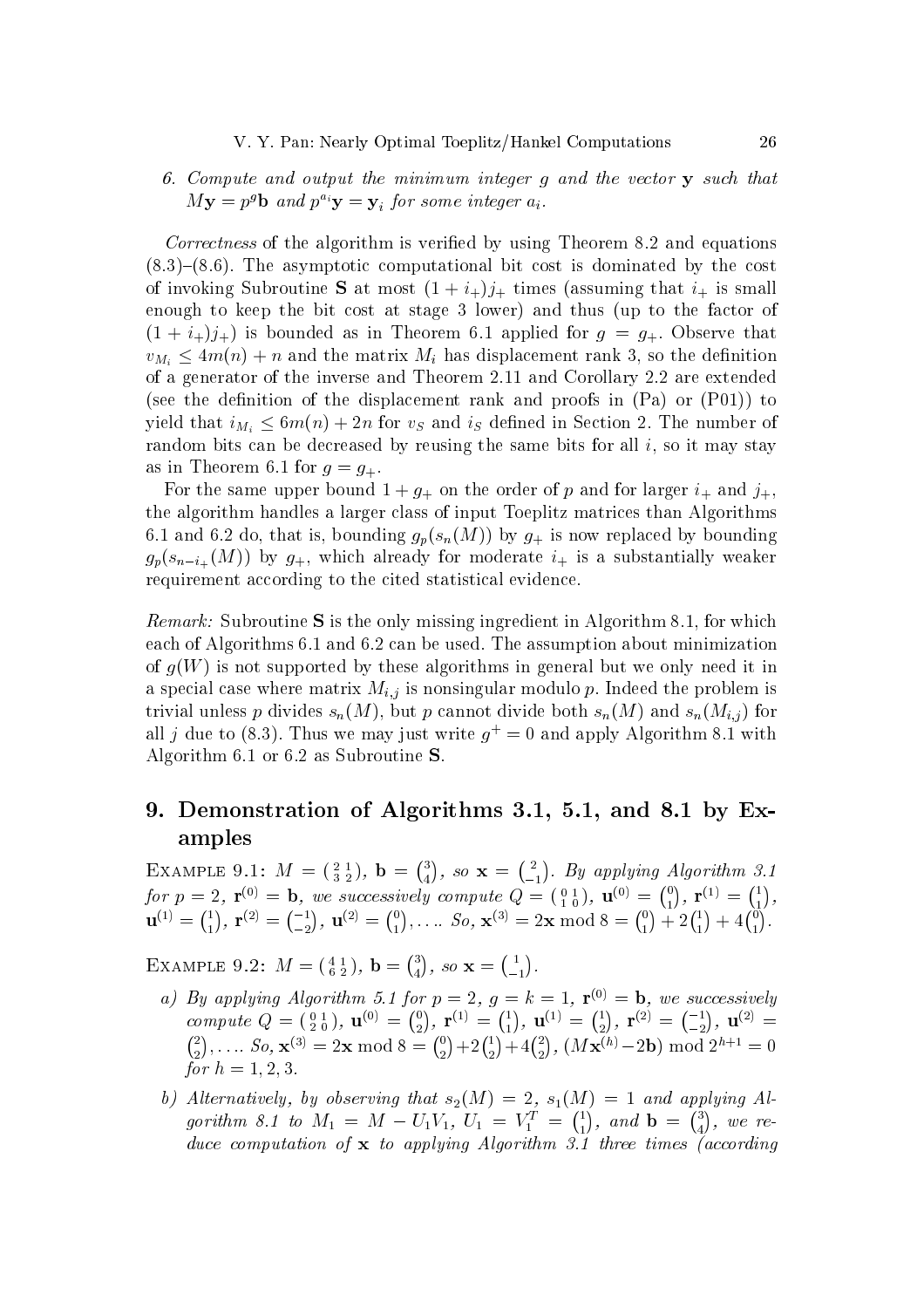to the (Sherman-Morrison)-Woodbury formula), with the right-hand-side vectors  $\mathbf{b} = \begin{pmatrix} 3 \\ 4 \end{pmatrix}$ ,  $\mathbf{b}^{(1)} = \begin{pmatrix} 1 \\ 1 \end{pmatrix}$ , and  $\mathbf{b}^{(2)} = (1/3)\begin{pmatrix} 1 & 1 \\ 1 & 1 \end{pmatrix}M_1^{-1}\begin{pmatrix} 3 \\ 4 \end{pmatrix}$ , respectively. We have  $M_1 = \begin{pmatrix} 3 & 0 \\ 5 & 1 \end{pmatrix}$ ,  $M_1^{-1} \begin{pmatrix} 3 \\ 4 \end{pmatrix} = \begin{pmatrix} 1 \\ -1 \end{pmatrix}$ ,  $M_1^{-1} \begin{pmatrix} 1 \\ 1 \end{pmatrix} = \begin{pmatrix} 1/3 \\ -2/3 \end{pmatrix}$ , (these vectors can be computed by applying Algorithm 3.1, we omit the details), so  $\mathbf{b}^{(2)} = \mathbf{0}, M_1^{-1} \mathbf{b}^{(2)} = \mathbf{0}, M^{-1} \mathbf{b} = M_1^{-1} \mathbf{b} = \begin{pmatrix} 1 \\ -1 \end{pmatrix}.$ 

EXAMPLE 9.3:  $M = \begin{pmatrix} 32 & 2 \ 48 & 4 \end{pmatrix}$ ,  $\mathbf{b} = \begin{pmatrix} 24 \ 32 \end{pmatrix}$ .  $So$ ,  $\mathbf{x} = \begin{pmatrix} 1 \ -4 \end{pmatrix}$ ,  $s_2(M) = 32$ ,  $s_1(M) = 2$ . We may

- a) apply Algorithm 5.1 to M and b for  $p = 2, g = 5, k = 1$  or
- b) apply Algorithm 8.1 to  $M_1 = M U_1V_1$ ,  $U_1 = \begin{pmatrix} 1 \\ 1 \end{pmatrix}$ ,  $V_1^T = \begin{pmatrix} 2 \\ 2 \end{pmatrix}$ ,  $M_1 = \begin{pmatrix} 30 & 0 \\ 46 & 2 \end{pmatrix}$ .<br>For solving the equations  $M_1^{-1}$ **b**<sup>(i)</sup>,  $i = 1, 2, 3$  (cf. Example 9.2 b)), apply Algorithm 5.1 for  $p = 2, g = k = 1$ .

# A. Extension to computing Smith's factors and the determinant

In (EGV00), computing Smith's factors and the determinant of a general integer matrix M is reduced to solving a small number of linear systems  $Mx_k = b_k$  for random vectors  $\mathbf{b}_k$ . The reduction is immediately extended to a Toeplitz matrix M. Here are the resulting bit cost estimates.

**THEOREM** A.1: Allow output errors with a probability of at most  $\nu > 0$ , also allow an additional factor of  $log(1/\nu)$  in all asymptotic estimates in Theorems 3.3, 3.4, and  $4.4$  and Corollary  $4.5$  for the numbers of random bits and bit operations. Then the resulting (increased) estimates apply to the computation of Smith's leading factor  $s_n(M)$ , not including the correctness verification cost. Up to increasing the bit operation cost bounds by the factor of  $k$  and sampling  $O(kn \log n)$  additional random bits, the same bounds cover the computation of the next k distinct leading Smith's factors of  $M$ ; with the l-fold increase, the bit operation cost bounds of Theorem 4.2 and Corollary 4.1 cover the computation of all Smith's factor of  $M$  and  $\det M$  (without correction verification), where  $l$ is the overall number of distinct Smith's factors,  $l \leq \sqrt{\log \det |M|} \leq \sqrt{n \log |M|}$ for every matrix  $M \in \mathbb{Z}^{n \times n}$ .

The theorem is supported by the algorithm in (EGV00) complemented by the smaller complexity bounds for Toeplitz matrix computation. We only state the next basic lemma and give its shorter proof.

LEMMA A.1: Let **b** be a random vector in  $\mathbb{Z}^n$ . Then  $\delta$  in (4.1) divides  $s_n(M)$ , and furthermore, for any prime p,

Probability  $(\text{ord}_n(\delta) < \text{ord}_n(s_n(M))) \leq \max\{1/m, 1/p\}.$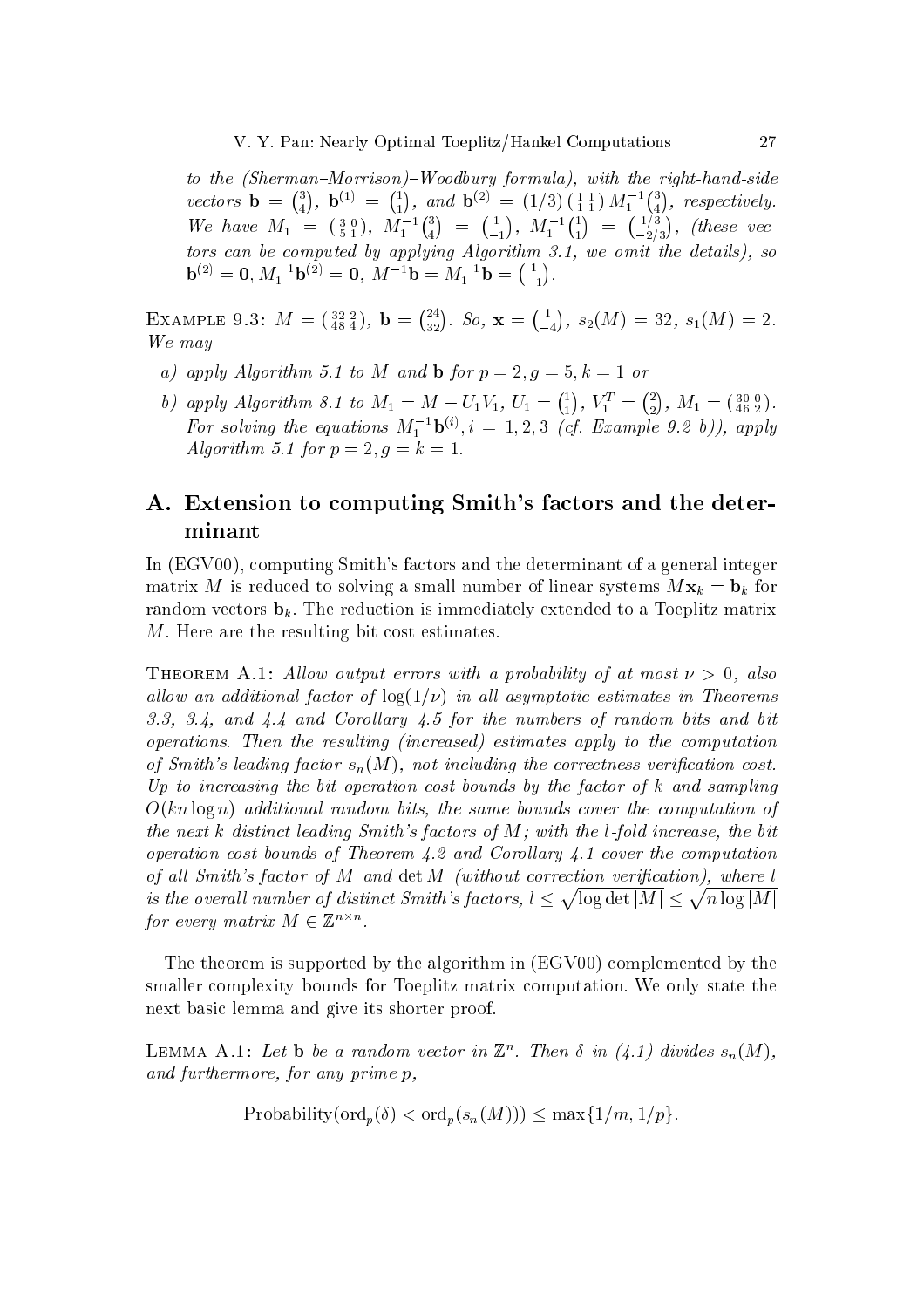*Proof:* The theorem follows from Theorem 2 in (ABM99), but here is a simpler proof. We have  $x_i = \sum_j (-1)^{i+j} d_{i,j} b_j / \det M$ ,  $s_n = |(\det M)/d|$ ,  $d = \gcd(d_{i,j})_{i,j}$ <br>for  $d_{i,j}$  in Definition 2.1 and  $\mathbf{b} = (b_j)_{j=1}^n$ . Write  $h_{i,j} = \text{ord}_p(d_{i,j})$ ,  $h = \text{ord}_p(d) = \min_{i,j} d_{i,j}$ . We have  $h = \text{ord}_p(d_{u,v})$  for some  $u, v$ ; more, write  $\bar{d}_{i,j} = d_{i,j}/d$  for all *i* and *j*. Then it follows that  $s_n x_0^{(k)} = \bar{d}_{0,0} b_0^{(k)} + r$ ,<br>where  $r = \sum_{j=1}^{n-1} (-1)^j \bar{d}_{0,j} b_j^{(k)} \in \mathbb{Z}$ . It remains to recall that  $\text{ord}_p(\bar{d}_{0,0}) = 0$  and  $b_0$ is randomly sampled from  $\mathbb{Z}_m$ , independently of  $\bar{d}_{0,0}$ .  $\Box$ 

## References

- [ABM99] J. Abbott, M. Bronstein, T. Mulders. Fast Deterministic Computations of the Determinants of Dense Matrices, Proc. of International Symposium on Symbolic and Algebraic Computation (ISSAC'99), 197-204, ACM Press, New York, 1999.
	- [Ba] D. J. Bernstein, Multidigit Multiplication for Mathematicians, Advances in Applied Mathematics, to appear.
	- [BA80] R. R. Bitmead, B. D. O. Anderson, Asymptotically Fast Solution of Toeplitz and Related Systems of Linear Equations, Linear Algebra and *Its Applications*, **34**, 103-116, 1980.
- [BGY80] R. P. Brent, F. G. Gustavson, D. Y. Y. Yun, Fast Solution of Toeplitz Systems of Equations and Computation of Padé Approximations, J. Algorithms, 1, 259-295, 1980.
- [BP94] D. Bini and V. Y. Pan, *Polynomial and Matrix Computations, Volume.* 1: Fundamental Algorithms, Birkhäuser, Boston, 1994.
- [CFG99] G. Cooperman, S. Feisel, J. von zur Gathen, G. Havas, GCD of Many Integers, Computing and Combinatorics, Lecture Notes in Computer *Science*, 1627, 310-317, Springer, Berlin, 1999.
- [CK91] D.G. Cantor, E. Kaltofen, On Fast Multiplication of Polynomials over Arbitrary Rings, Acta Informatica, 28(7), 697-701, 1991.
	- [D82] J. D. Dixon, Exact Solution of Linear Equations Using p-adic Expansions, *Numerische Math.*, 40, 137–141, 1982.
- [EGV00] W. Eberly, M. Giesbrecht, G. Villard, On Computing the Determinant and Smith Form of an Integer Matrix, Proc. 41st Annual Symposium on Foundations of Computer Science (FOCS'2000), 675-685, IEEE Computer Society Press, Los Alamitos, California, 2000.
	- [FP74] M. J. Fischer, M. S. Paterson, String Matching and Other Problems, SIAM-AMS Proceedings, 7, 113-125, 1974.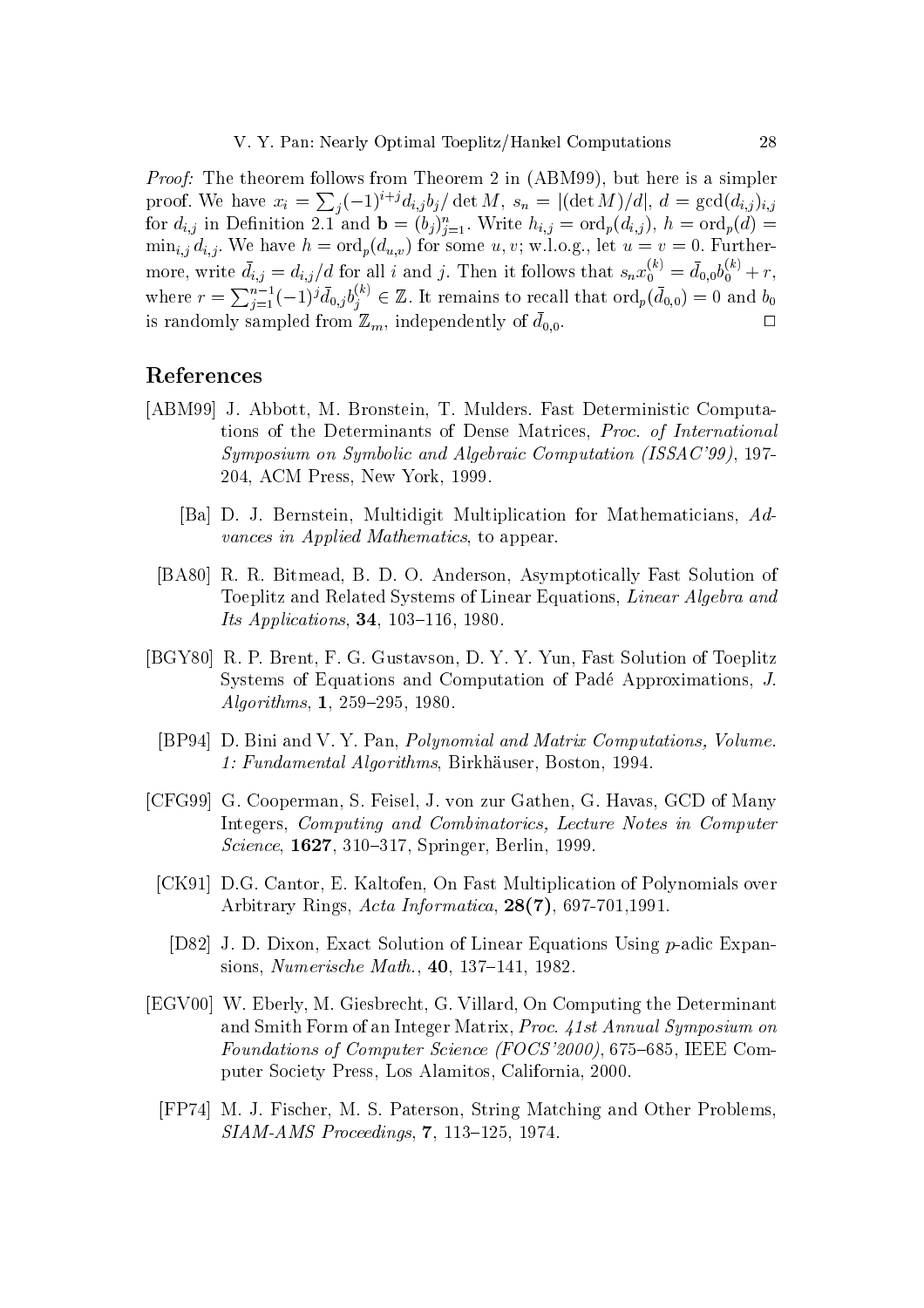- [GL96] G. H. Golub, C. F. Van Loan, *Matrix Computations*, Johns Hopkins University Press, Baltimore, Maryland, 1996.
- [GG99] J. von zur Gathen, J. Gerhard, *Modern Computer Algebra*, Cambridge University Press, Cambridge, UK, 1999.
	- [H79] G. Heinig, Beitrage zur spektraltheorie von Operatorbuschen und zur algebraischen Theorei von Toeplitzmatrizen, Dissertation B, TH Karl- $Marx-Stadt, 1979.$
	- [H96] N. J. Higham, Accuracy and Stability of Numerical Algorithms, SIAM Publications, Philadelphia, 1996.
- [KL96] E. Kaltofen and A. Lobo, On Rank Properties of Toeplitz Matrices over Finite Fields, *Proceedings of International Symposium on Symbolic and Algebraic Computation (ISSAC'96)*, 241-249, ACM Press, New York. 1996.
- [KS91] E. Kaltofen, B. D. Saunders, On Wiedemann's Method for Solving Sparse Linear Systems, Proceedings of AAECC-5, Lecture Notes in *Computer Science*, 536, 29–38, Springer, Berlin, 1991.
- [KS99] T. Kailath, A. H. Sayed (editors), Fast Reliable Algorithms for Matrices with Structure, SIAM Publications, Philadelphia, 1999.
- [M74] M. Morf, Fast Algorithms for Multivariable Systems, Ph.D. Thesis, Department of Electrical Engineering, Stanford University, Stanford, CA. 1974.
- [M80] M. Morf, Doubling Algorithms for Toeplitz and Related Equations, Proceedings of IEEE International Conference on ASSP, 954-959. IEEE Press, Piscataway, New Jersey, 1980.
- [MC79] R. T. Moenck, J. H. Carter, Approximate Algorithms to Derive Exact Solutions to Systems of Linear Equations, Proceedings of EUROSAM. *Lecture Notes in Computer Science*, **72**, 63–73, Springer, Berlin, 1979.
	- [MSa] T. Mulders, A. Storjohann, Certified Dense Linear System Solving. Preprint, 2001.
	- [P87] V. Y. Pan, Complexity of Parallel Matrix Computations, Theoretical  $Computer\, Science, 54, 65-85, 1987.$
	- [P88] V.Y. Pan, Computing the Determinant and the Characteristic Polynomials of a Matrix via Solving Linear Systems of Equations, *Information Processing Letters*,  $28, 71-75, 1988$ .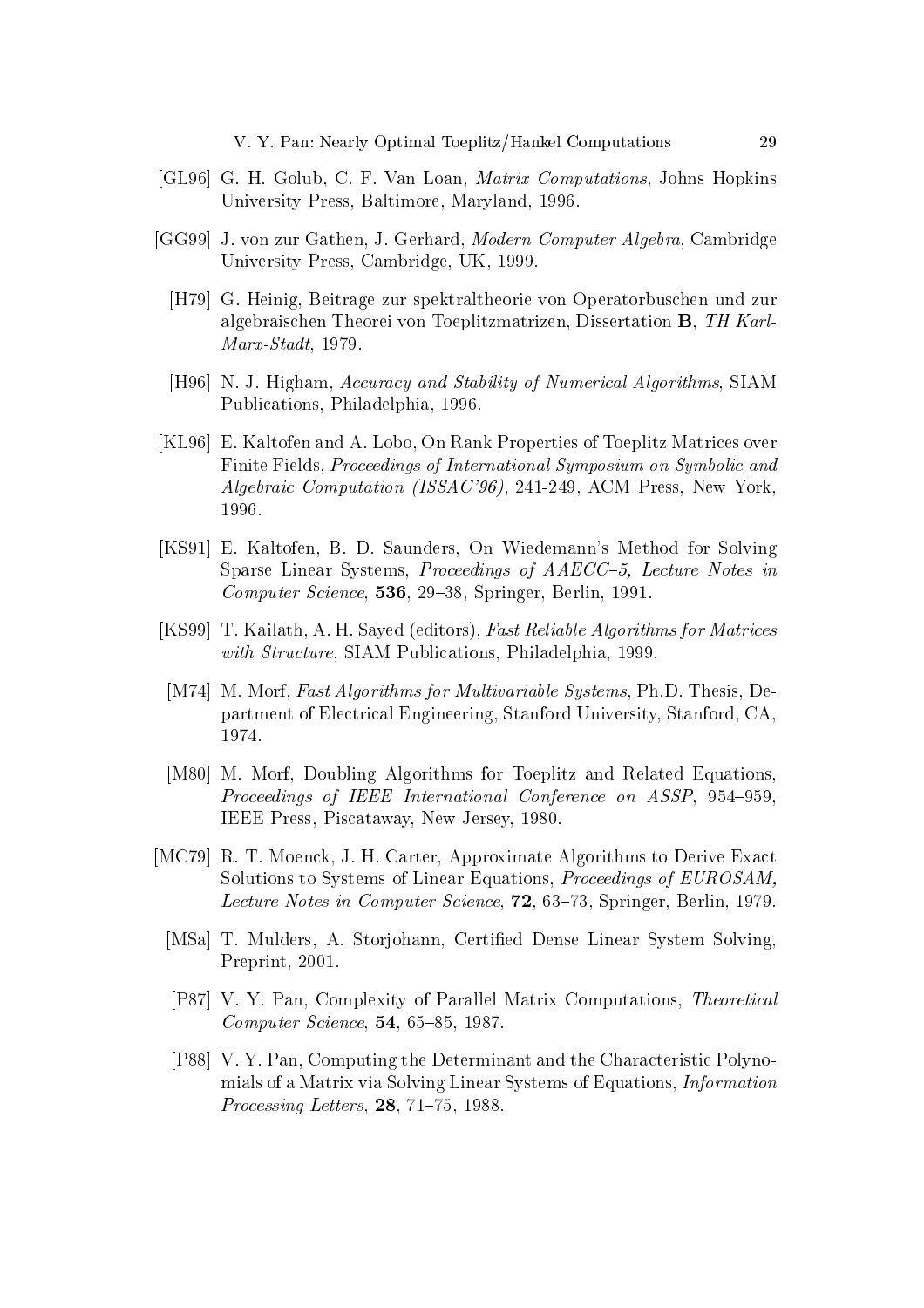- [P90] V. Y. Pan, On Computations with Dense Structured Matrices, Math*ematics of Computation*,  $55(191)$ , 179-190, 1990.
- [P92] V. Y. Pan, Parametrization of Newton's Iteration for Computations with Structured Matrices and Applications, Computers and Mathe*matics (with Applications)*,  $24(3)$ , 61-75, 1992.
- [P00] V. Y. Pan, Parallel Complexity of Computations with General and Toeplitz-like Matrices Filled with Integers and Extensions, SIAM J. *Comput.*, **30(4)**, 1080-1125, 2000.
- [P01] V.Y. Pan, *Structured Matrices and Polynomials: Unified Superfast Al*gorithms, Birkhäuser/Springer, Boston/NewYork, 2001.
- [P02] V. Y. Pan, Can We Optimize Toeplitz/Hankel Computations? Proc. of the Fifth International Workshop on Computer Algebra in Scientific *Computing (CASC'02)*, Yalta, Crimea, Sept. 2002 (E. W. Mayr, V. G. Ganzha, E. V. Vorozhtzov, Editors), 253-264, Technische Universitat München, Germany, 2002.
- [Pa] V. Y. Pan, Superfats Algorithms for Singular Integer Toeplitz/Hankellike Matrices, Preliminary Report, 2002.
- [PW02] V. Y. Pan, X. Wang, Acceleration of Euclidean Algorithm and Extensions, Proceedings of the International Symposium on Symbolic and *Algebraic Computation (ISSAC'02)*, (Teo Mora editor), 207-213, ACM Press, New York, 2002.
- [RS62] J. B. Rosser, L. Schoenfeld, Approximate Formulas of Some Functions of Prime Numbers, *Illinois J. of Math.*, 6, 64-94, 1962.
	- [S80] R.D. Skeel, Iterative Refinement Implies Numerical Stability for Gaussian Elimination, Math. of Computation, 35, 817-832, 1980.
	- [S86] A. Schrijver, *Theory of Linear and Integer Programming*, Wiley, New York, 1986.
	- [S02] A. Storjohann, High-Order Lifting, Proc. International Symposium on Symbolic and Algebraic Computation (ISSAC'02), 246-254, ACM Press, New York, 2002
	- [V00] G. Villard, Computing the Froberius Normal Form of a Sparse Matrix, Proc. 3rd Intern. Workshop on Computer Algebra in Scientific *Computing (CASC'00)*, Samarkand, Uzbekistan, October 2000 (E. W. Mayr, V. G. Ganzha, E. V. Vorozhtzov, Editors), Springer, 2000.
- [WPa] X. Wang, V. Y. Pan, Acceleration of Euclidean Algorithm and Rational Number Reconstruction, accepted by SIAM J. on Computing.